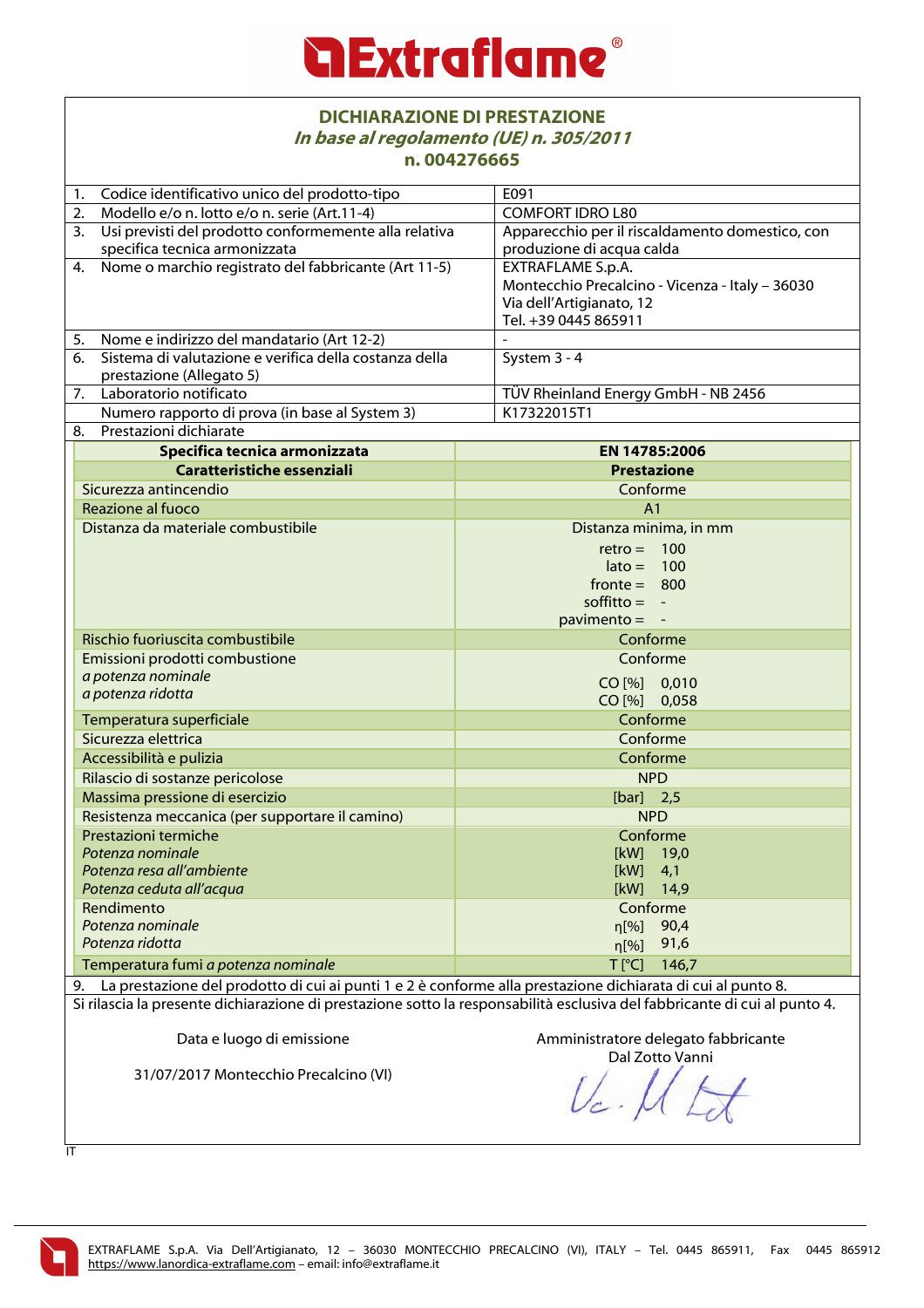# *<u>a Extraflame®</u>*

#### **DECLARATION OF PERFORMANCE According to Regulation (EU) n. 305/2011 n. 004276665**

|                                                                                                                    | VVTE/VVVJ                                                                                                     |  |  |
|--------------------------------------------------------------------------------------------------------------------|---------------------------------------------------------------------------------------------------------------|--|--|
| Unique identification code of the product type<br>1.                                                               | E091                                                                                                          |  |  |
| Model and/or batch and/or serial number (Art.11-4)<br>2.                                                           | <b>COMFORT IDRO L80</b>                                                                                       |  |  |
| 3. Intended uses of the product in accordance with                                                                 | Domestic heating appliance, with hot water                                                                    |  |  |
| harmonised technical specification                                                                                 | production                                                                                                    |  |  |
| 4. Name or registered trade mark of the manufacturer                                                               | EXTRAFLAME S.p.A.                                                                                             |  |  |
| (Art 11-5)                                                                                                         | Montecchio Precalcino - Vicenza - Italy - 36030                                                               |  |  |
|                                                                                                                    | Via dell'Artigianato, 12                                                                                      |  |  |
|                                                                                                                    | Tel. +39 0445 865911                                                                                          |  |  |
| 5. Name and address of the authorised representative (Art<br>$12-2)$                                               |                                                                                                               |  |  |
| 6. System of assessment and verification of constancy of<br>performance (Annex 5)                                  | System 3 - 4                                                                                                  |  |  |
| 7.<br>Notified laboratory                                                                                          | TÜV Rheinland Energy GmbH - NB 2456                                                                           |  |  |
| Test report number (type testing under System 3)                                                                   | K17322015T1                                                                                                   |  |  |
| Declared performance<br>8.                                                                                         |                                                                                                               |  |  |
| <b>Harmonized technical specification</b>                                                                          | EN 14785:2006                                                                                                 |  |  |
| <b>Essential characteristics</b>                                                                                   | <b>Performance</b>                                                                                            |  |  |
| <b>Fire safety</b>                                                                                                 | Pass                                                                                                          |  |  |
| <b>Reaction to fire</b>                                                                                            | A <sub>1</sub>                                                                                                |  |  |
| Distance to combustible materials                                                                                  | Minimun distances, in mm                                                                                      |  |  |
|                                                                                                                    | $rear = 100$                                                                                                  |  |  |
|                                                                                                                    | $side = 100$                                                                                                  |  |  |
|                                                                                                                    | $front = 800$                                                                                                 |  |  |
|                                                                                                                    | ceiling $= -$                                                                                                 |  |  |
|                                                                                                                    | floor $= -$                                                                                                   |  |  |
| Risk of burning fuel falling out                                                                                   | Pass                                                                                                          |  |  |
| <b>Emission of combustion products</b>                                                                             | Pass                                                                                                          |  |  |
| at nominal heat output                                                                                             | CO [%] 0,010                                                                                                  |  |  |
| at reduced heat output                                                                                             | CO [%] 0,058                                                                                                  |  |  |
| Surface temperature                                                                                                | Pass                                                                                                          |  |  |
| <b>Electrical safety</b>                                                                                           | Pass                                                                                                          |  |  |
| Cleanability                                                                                                       | Pass                                                                                                          |  |  |
| Discharge of dangerous substances                                                                                  | <b>NPD</b>                                                                                                    |  |  |
| <b>Maximum operating pressure</b>                                                                                  | $[bar]$ 2,5                                                                                                   |  |  |
| Mechanical resistance (to carry a chimney/flue)                                                                    | <b>NPD</b>                                                                                                    |  |  |
| Thermal output                                                                                                     | <b>Pass</b>                                                                                                   |  |  |
| Nominal heat output                                                                                                | [kW]<br>19,0                                                                                                  |  |  |
| Room heating output                                                                                                | [kW]<br>4,1                                                                                                   |  |  |
| <b>Water heating output</b>                                                                                        | [kW]<br>14,9                                                                                                  |  |  |
| Energy efficiency                                                                                                  | Pass                                                                                                          |  |  |
| at nominal heat output                                                                                             | 90,4<br>$\eta$ [%]                                                                                            |  |  |
| at reduced heat output                                                                                             | 91,6<br>$\eta$ [%]                                                                                            |  |  |
| Flue gas temperature at nominal heat output                                                                        | $T$ [ $^{\circ}$ C]<br>146,7                                                                                  |  |  |
| 9.<br>point 8.                                                                                                     | The performance of the product identified in points 1 and 2 is in conformity with the declared performance in |  |  |
| This declaration of performance is issued under the sole responsibility of the manufacturer identified in point 4. |                                                                                                               |  |  |
| Place and date of issue                                                                                            | Manufacturer managing director<br>Dal Zotto Vanni                                                             |  |  |
| 31/07/2017 Montecchio Precalcino (VI)                                                                              |                                                                                                               |  |  |

UK

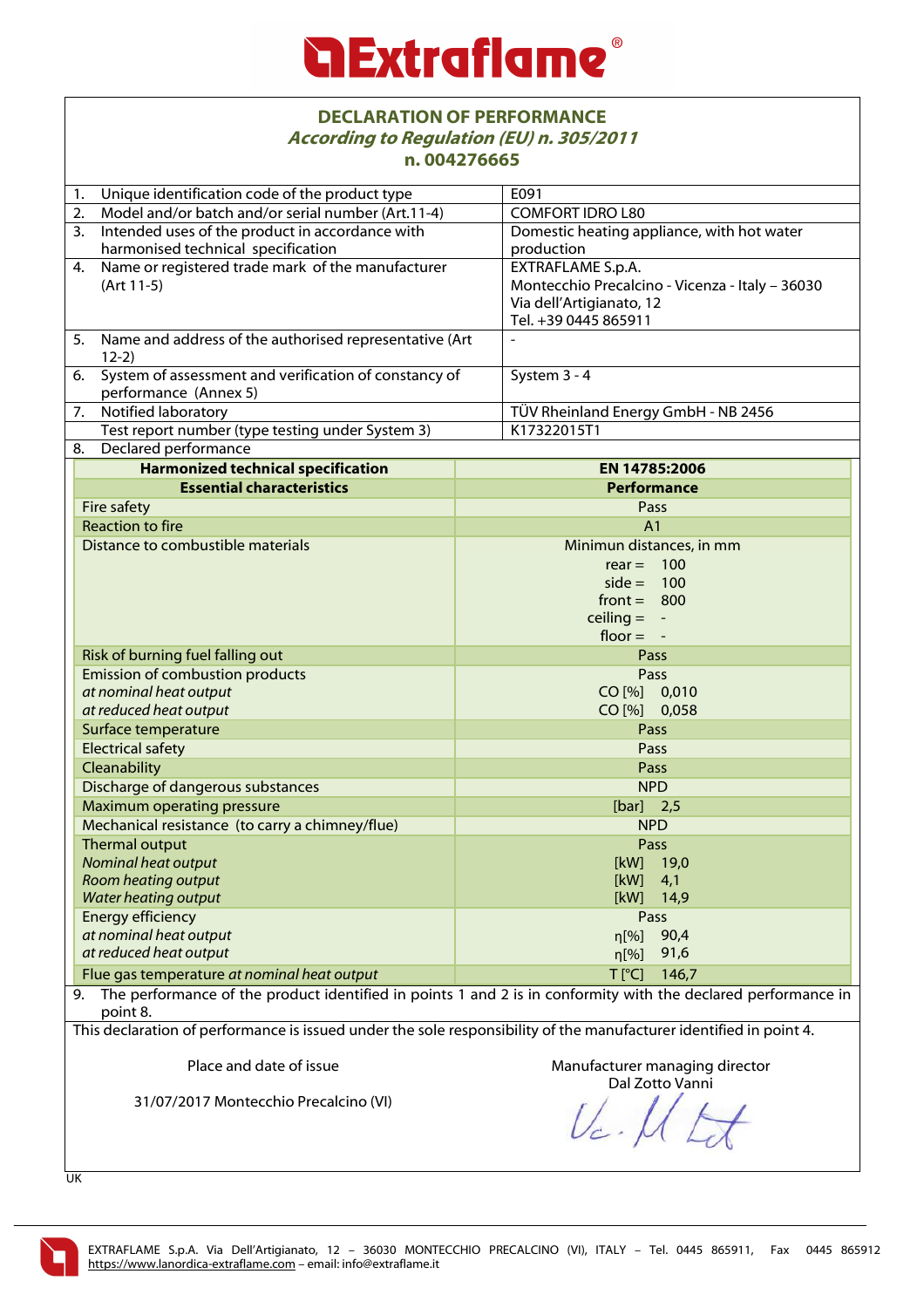#### **DÉCLARATION DE PERFORMANCE Selon le règlement (UE) n° 305/2011 n. 004276665**

| Code d'identification unique du produit-type<br>1.         |                                                                                                                                                                                                                         | F091                                            |  |  |
|------------------------------------------------------------|-------------------------------------------------------------------------------------------------------------------------------------------------------------------------------------------------------------------------|-------------------------------------------------|--|--|
| Modèle et/ou n° de lot et/ou n° de série (Art. 11-4)<br>2. |                                                                                                                                                                                                                         | <b>COMFORT IDRO L80</b>                         |  |  |
| 3.<br>Utilisation prévue du produit conformément aux       |                                                                                                                                                                                                                         | Appareil pour le chauffage domestique, avec     |  |  |
|                                                            | spécifications techniques harmonisées correspondantes                                                                                                                                                                   | production d'eau chaude                         |  |  |
| 4.                                                         | Nom ou marque enregistrée du fabricant (Art. 11-5)                                                                                                                                                                      | <b>EXTRAFLAME S.p.A.</b>                        |  |  |
|                                                            |                                                                                                                                                                                                                         | Montecchio Precalcino - Vicenza - Italy - 36030 |  |  |
|                                                            |                                                                                                                                                                                                                         | Via dell'Artigianato, 12                        |  |  |
|                                                            |                                                                                                                                                                                                                         | Tel. +39 0445 865911                            |  |  |
|                                                            | 5. Nom et adresse du mandataire (Art. 12-2)                                                                                                                                                                             |                                                 |  |  |
| 6.                                                         | Système d'évaluation et contrôle de la constance de                                                                                                                                                                     | System 3 - 4                                    |  |  |
|                                                            | performance (Annexe 5)                                                                                                                                                                                                  |                                                 |  |  |
|                                                            | 7. Laboratoire notifié                                                                                                                                                                                                  | TÜV Rheinland Energy GmbH - NB 2456             |  |  |
|                                                            | Numéro du rapport d'essai (selon le System 3)                                                                                                                                                                           | K17322015T1                                     |  |  |
| 8.                                                         | Performance déclarée                                                                                                                                                                                                    |                                                 |  |  |
|                                                            | Spécifications techniques harmonisées                                                                                                                                                                                   | EN 14785:2006                                   |  |  |
|                                                            | <b>Caractéristiques essentielles</b>                                                                                                                                                                                    | Performance                                     |  |  |
|                                                            | Sécurité anti-incendie                                                                                                                                                                                                  | Conforme                                        |  |  |
|                                                            | Réaction au feu                                                                                                                                                                                                         | A <sub>1</sub>                                  |  |  |
|                                                            | Distance de sécurité aux matériaux combustibles                                                                                                                                                                         | Distance minimum, en mm                         |  |  |
|                                                            |                                                                                                                                                                                                                         | $arrière = 100$                                 |  |  |
|                                                            |                                                                                                                                                                                                                         | $côte = 100$                                    |  |  |
|                                                            |                                                                                                                                                                                                                         | avant $= 800$                                   |  |  |
|                                                            |                                                                                                                                                                                                                         | $sol = -$                                       |  |  |
|                                                            |                                                                                                                                                                                                                         | fond $= -$                                      |  |  |
| Risque de fuite de combustible                             |                                                                                                                                                                                                                         | Conforme                                        |  |  |
| Émission des produits de combustion                        |                                                                                                                                                                                                                         | Conforme                                        |  |  |
|                                                            | Puissance nominale                                                                                                                                                                                                      | CO [%] 0,010                                    |  |  |
|                                                            | Puissance réduite                                                                                                                                                                                                       | CO [%] 0,058                                    |  |  |
|                                                            | Température de surface                                                                                                                                                                                                  | Conforme                                        |  |  |
|                                                            | Sécurité électrique                                                                                                                                                                                                     | Conforme                                        |  |  |
| Facilité d'accès et nettoyage                              |                                                                                                                                                                                                                         | Conforme                                        |  |  |
|                                                            | Emission de substances dangereuses                                                                                                                                                                                      | <b>NPD</b>                                      |  |  |
|                                                            | Pression maximale de service                                                                                                                                                                                            | $[bar]$ 2,5                                     |  |  |
|                                                            | Résistance mécanique (pour soutenir la cheminée)                                                                                                                                                                        | <b>NPD</b>                                      |  |  |
|                                                            | Performance thermique                                                                                                                                                                                                   | Conforme                                        |  |  |
|                                                            | Puissance nominale                                                                                                                                                                                                      | [kW] 19,0                                       |  |  |
|                                                            | Puissance rendue à la chambre<br>Puissance rendue à l'eau                                                                                                                                                               | [kW]<br>4,1<br>[kW]<br>14,9                     |  |  |
|                                                            | Rendement                                                                                                                                                                                                               | Conforme                                        |  |  |
|                                                            | Puissance nominale                                                                                                                                                                                                      | 90,4                                            |  |  |
| Puissance réduite                                          |                                                                                                                                                                                                                         | $\eta$ [%]<br>91,6                              |  |  |
|                                                            |                                                                                                                                                                                                                         | n[%]                                            |  |  |
| Température des fumées puissance nominale                  |                                                                                                                                                                                                                         | $T$ [ $^{\circ}$ C]<br>146,7                    |  |  |
|                                                            | 9. La performance du produit citée aux points 1 et 2 est conforme à la performance déclarée au point 8.<br>Cette déclaration de performance est délivrée sous la responsabilité exclusive du fabricant cité au point 4. |                                                 |  |  |
|                                                            |                                                                                                                                                                                                                         |                                                 |  |  |
|                                                            | Date et lieu d'émission                                                                                                                                                                                                 | Administrateur délégué du fabricant             |  |  |
|                                                            |                                                                                                                                                                                                                         | Dal Zotto Vanni                                 |  |  |
| 31/07/2017 Montecchio Precalcino (VI)                      |                                                                                                                                                                                                                         |                                                 |  |  |
|                                                            |                                                                                                                                                                                                                         |                                                 |  |  |
|                                                            |                                                                                                                                                                                                                         |                                                 |  |  |

FR

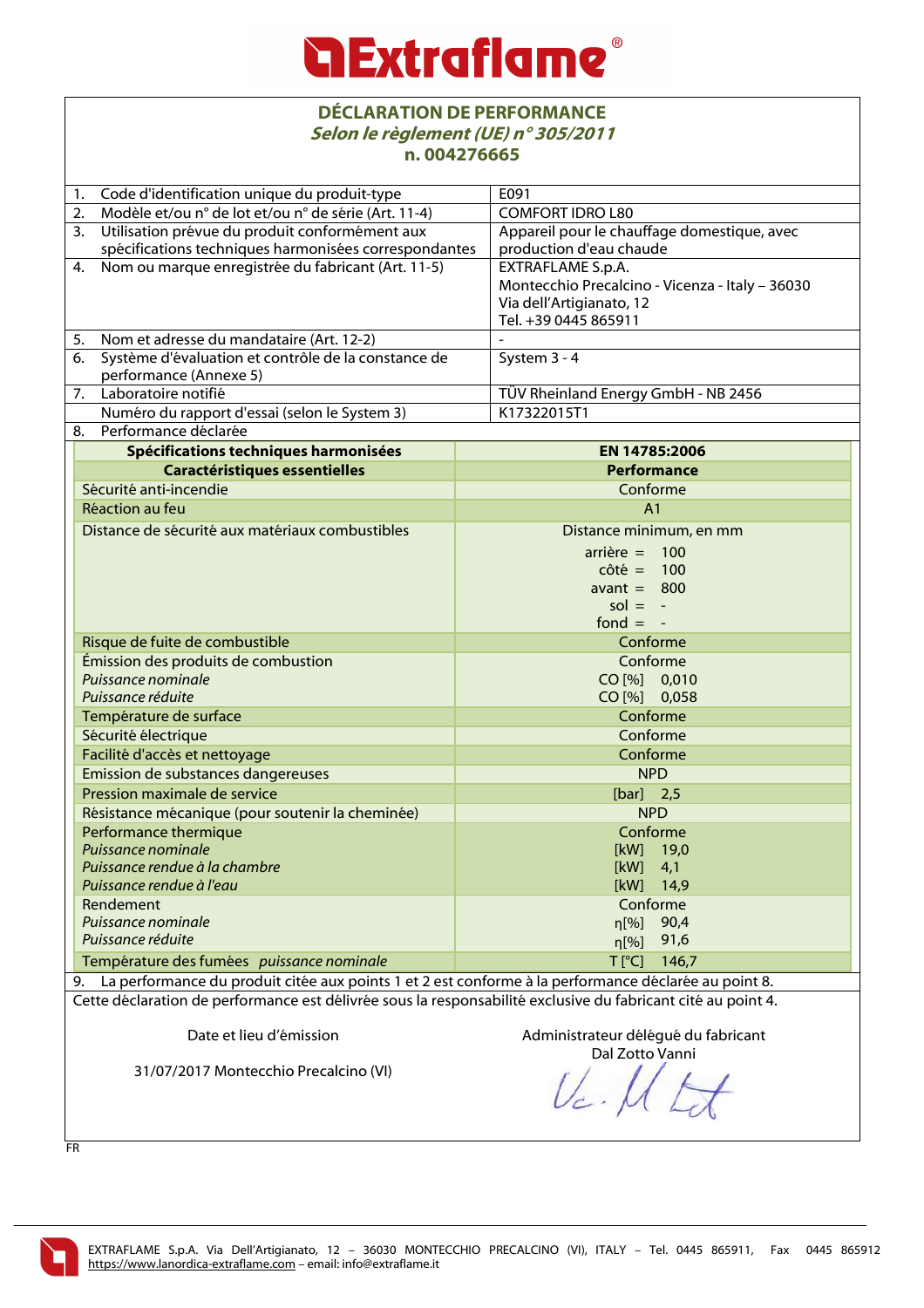|                                                                                                                                                                                                                                  | <b>LEISTUNGSERKLÄRUNG</b><br>Gemäß der Verordnung (EG) Nr. 305/2011<br>n.004276665 |                                                 |  |  |  |
|----------------------------------------------------------------------------------------------------------------------------------------------------------------------------------------------------------------------------------|------------------------------------------------------------------------------------|-------------------------------------------------|--|--|--|
| 1.                                                                                                                                                                                                                               | Eindeutiger Identifikationscode des Produktes - Typ                                | E091                                            |  |  |  |
| 2.                                                                                                                                                                                                                               | Modell und/oder Losnr. und/oder Seriennr. (Art.11-4)                               | <b>COMFORT IDRO L80</b>                         |  |  |  |
| 3.                                                                                                                                                                                                                               | Vorgesehene Verwendung des Produkts in                                             | Heizgerät für den Privatgebrauch mit            |  |  |  |
|                                                                                                                                                                                                                                  | Übereinstimmung mit der geltenden harmonisierten<br>technischen Spezifikation      | Warmwasserproduktion                            |  |  |  |
| 4.                                                                                                                                                                                                                               | Name oder registriertes Warenzeichen des Herstellers                               | EXTRAFLAME S.p.A.                               |  |  |  |
|                                                                                                                                                                                                                                  | (Art 11-5)                                                                         | Montecchio Precalcino - Vicenza - Italy - 36030 |  |  |  |
|                                                                                                                                                                                                                                  |                                                                                    | Via dell'Artigianato, 12                        |  |  |  |
|                                                                                                                                                                                                                                  |                                                                                    | Tel. +39 0445 865911                            |  |  |  |
| 5.                                                                                                                                                                                                                               | Name und Adresse des Auftragnehmers (Art 12-2)                                     |                                                 |  |  |  |
| 6.                                                                                                                                                                                                                               | System zur Bewertung und Überprüfung der                                           | System 3 - 4                                    |  |  |  |
|                                                                                                                                                                                                                                  | Leistungsbeständigkeit (Anlage 5)                                                  |                                                 |  |  |  |
| 7.                                                                                                                                                                                                                               | <b>Benanntes Labor</b>                                                             | TÜV Rheinland Energy GmbH - NB 2456             |  |  |  |
|                                                                                                                                                                                                                                  | Nummer des Prüfberichts (gemäß System 3)                                           | K17322015T1                                     |  |  |  |
| 8.                                                                                                                                                                                                                               | Erklärte Leistungen                                                                |                                                 |  |  |  |
|                                                                                                                                                                                                                                  | Harmonisierte technische Spezifikation                                             | EN 14785:2006                                   |  |  |  |
|                                                                                                                                                                                                                                  | <b>Wesentliche Merkmale</b>                                                        | Leistungen                                      |  |  |  |
|                                                                                                                                                                                                                                  | <b>Brandschutz</b>                                                                 | Konform                                         |  |  |  |
|                                                                                                                                                                                                                                  | <b>Brandverhalten</b>                                                              | A <sub>1</sub>                                  |  |  |  |
| Abstand von brennbarem Material                                                                                                                                                                                                  |                                                                                    | Mindestabstand, in mm                           |  |  |  |
|                                                                                                                                                                                                                                  |                                                                                    | $Rückseite =$<br>100                            |  |  |  |
|                                                                                                                                                                                                                                  |                                                                                    | Seite $= 100$                                   |  |  |  |
|                                                                                                                                                                                                                                  |                                                                                    | Vorderseite $= 800$                             |  |  |  |
|                                                                                                                                                                                                                                  |                                                                                    | $Himmel = -$                                    |  |  |  |
|                                                                                                                                                                                                                                  |                                                                                    | Boden $= -$                                     |  |  |  |
|                                                                                                                                                                                                                                  | Gefahr Brennstoffaustritt                                                          | Konform                                         |  |  |  |
|                                                                                                                                                                                                                                  | Emission von Verbrennungsprodukten                                                 | Konform<br>CO [%] 0,010<br>CO [%] 0,058         |  |  |  |
|                                                                                                                                                                                                                                  | Nennleistung                                                                       |                                                 |  |  |  |
|                                                                                                                                                                                                                                  | Reduzierte Leistung                                                                |                                                 |  |  |  |
|                                                                                                                                                                                                                                  | Oberflächentemperatur<br>Elektrische Sicherheit                                    | Konform<br>Konform<br>Konform<br><b>NPD</b>     |  |  |  |
|                                                                                                                                                                                                                                  |                                                                                    |                                                 |  |  |  |
|                                                                                                                                                                                                                                  | Zugänglichkeit und Reinigung                                                       |                                                 |  |  |  |
|                                                                                                                                                                                                                                  | Ausstoß gefährlicher Substanzen                                                    |                                                 |  |  |  |
| <b>Maximaler Betriebsdruck</b><br>Mechanische Festigkeit (um den Kamin zu tragen)                                                                                                                                                |                                                                                    | $[bar]$ 2,5                                     |  |  |  |
|                                                                                                                                                                                                                                  |                                                                                    | <b>NPD</b>                                      |  |  |  |
| Thermische Leistungen                                                                                                                                                                                                            |                                                                                    | Konform                                         |  |  |  |
| Nennleistung                                                                                                                                                                                                                     |                                                                                    | kW]<br>19,0<br>[kW]                             |  |  |  |
| Der Umgebung gelieferte Leistung                                                                                                                                                                                                 |                                                                                    | 4,1<br>[kW]                                     |  |  |  |
| Dem Wasser gelieferte Leistung                                                                                                                                                                                                   |                                                                                    | 14,9<br>Konform                                 |  |  |  |
| Wirkungsgrad<br>Nennleistung                                                                                                                                                                                                     |                                                                                    | 90,4                                            |  |  |  |
| Reduzierte Leistung                                                                                                                                                                                                              |                                                                                    | $\eta$ [%]<br>91,6<br>$\eta$ [%]                |  |  |  |
|                                                                                                                                                                                                                                  |                                                                                    |                                                 |  |  |  |
|                                                                                                                                                                                                                                  | Rauchgastemperatur nennleistung                                                    | $T$ $[°C]$<br>146,7                             |  |  |  |
| Die Leistung des Produktes gemäß den Punkten 1 und 2 entspricht der erklärten Leistung nach Punkt 8.<br>9.<br>Die vorliegende Leistungserklärung wird unter ausschließlicher Verantwortung des Herstellers erlassen, siehe Punkt |                                                                                    |                                                 |  |  |  |
|                                                                                                                                                                                                                                  |                                                                                    |                                                 |  |  |  |
|                                                                                                                                                                                                                                  | 4.                                                                                 |                                                 |  |  |  |

Geschäftsführer des Herstellers

31/07/2017 Montecchio Precalcino (VI)

Datum und Austellungsort Dal Zotto Vanni

 $U_c$ Z

DE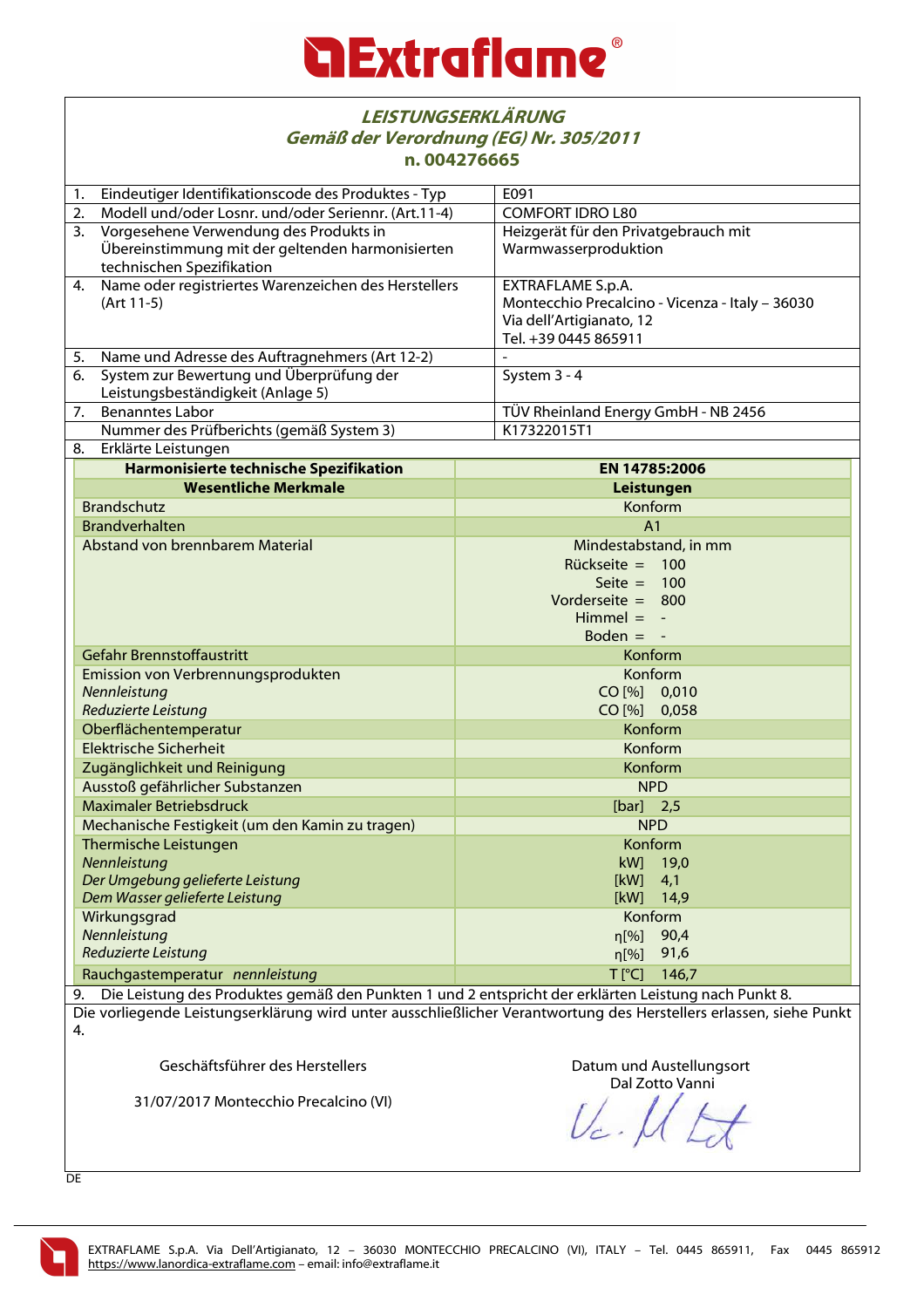### **Extraflame**

#### **DECLARACIÓN DE PRESTACIÓN Conforme al reglamento (UE) n. 305/2011 n. 004276665**

| 11. UUTZ/UUUJ                                                                                                     |                                                                                                                    |              |                                                  |  |
|-------------------------------------------------------------------------------------------------------------------|--------------------------------------------------------------------------------------------------------------------|--------------|--------------------------------------------------|--|
| 1.                                                                                                                | Código de identificación único del producto-tipo                                                                   |              | E091                                             |  |
| 2.                                                                                                                | Modelo y/o n. º de lote y/o n. º de serie (Art.11-4)                                                               |              | <b>COMFORT IDRO L80</b>                          |  |
| 3.                                                                                                                | Usos previstos del producto de conformidad con las                                                                 |              | Aparato de calefacción doméstica, con producción |  |
|                                                                                                                   | especificaciones técnicas armonizadas correspondientes                                                             |              | de agua caliente                                 |  |
| 4.                                                                                                                | Nombre o marca registrada del fabricante (Art 11-5)                                                                |              | EXTRAFLAME S.p.A.                                |  |
|                                                                                                                   |                                                                                                                    |              | Montecchio Precalcino - Vicenza - Italy - 36030  |  |
|                                                                                                                   |                                                                                                                    |              | Via dell'Artigianato, 12                         |  |
|                                                                                                                   |                                                                                                                    |              | Tel. +39 0445 865911                             |  |
| 5.                                                                                                                | Nombre y dirección del mandatario (Art 12-2)                                                                       |              |                                                  |  |
| 6.                                                                                                                | Sistema de valoración y verificación de la constancia de la                                                        |              | System 3 - 4                                     |  |
|                                                                                                                   | prestación (Anexo 5)                                                                                               |              |                                                  |  |
|                                                                                                                   | 7. Laboratorio notificado                                                                                          |              | TÜV Rheinland Energy GmbH - NB 2456              |  |
|                                                                                                                   | Número de informe de prueba (según el System 3)                                                                    |              | K17322015T1                                      |  |
| 8.                                                                                                                | Prestaciones declaradas                                                                                            |              |                                                  |  |
|                                                                                                                   | Especificación técnica armonizada                                                                                  |              | <b>EN 14785:2006</b>                             |  |
|                                                                                                                   | <b>Características esenciales</b>                                                                                  |              | Prestación                                       |  |
|                                                                                                                   | Seguridad contra incendios                                                                                         |              | Conforme                                         |  |
|                                                                                                                   | Reacción al fuego                                                                                                  |              | A <sub>1</sub>                                   |  |
|                                                                                                                   | Distancia de mat. comb.                                                                                            |              | Distancia mínima, en mm                          |  |
|                                                                                                                   |                                                                                                                    |              | $rev\acute{e}s = 100$                            |  |
|                                                                                                                   |                                                                                                                    |              | $\text{lado} = 100$                              |  |
|                                                                                                                   |                                                                                                                    |              | $f$ rente = 800                                  |  |
|                                                                                                                   |                                                                                                                    |              | $cielo = -$                                      |  |
|                                                                                                                   |                                                                                                                    |              | suelo $= -$                                      |  |
| Riesgo de pérdida de combustible<br>Emisiones de productos de combustión<br>Potencia nominal<br>Potencia reducida |                                                                                                                    | Conforme     |                                                  |  |
|                                                                                                                   |                                                                                                                    | Conforme     |                                                  |  |
|                                                                                                                   |                                                                                                                    |              | CO [%] 0,010                                     |  |
|                                                                                                                   |                                                                                                                    | CO [%] 0,058 |                                                  |  |
|                                                                                                                   | Temperatura superficial                                                                                            |              | Conforme                                         |  |
|                                                                                                                   | Seguridad eléctrica                                                                                                |              | Conforme                                         |  |
|                                                                                                                   | Accesibilidad y limpieza                                                                                           |              | Conforme                                         |  |
|                                                                                                                   | Emisión de sustancias peligrosas                                                                                   |              | <b>NPD</b>                                       |  |
|                                                                                                                   | Presión máxima de trabajo                                                                                          |              | $[bar]$ 2,5                                      |  |
|                                                                                                                   | Resistencia mecánica (de soporte de la chimenea)<br>Prestaciones térmica                                           |              | <b>NPD</b>                                       |  |
|                                                                                                                   |                                                                                                                    |              | Conforme                                         |  |
| Potencia nominal<br>Potencia suministrada al entorno<br>Potencia cedida al agua                                   |                                                                                                                    | [kW] 19,0    |                                                  |  |
|                                                                                                                   |                                                                                                                    | [kW]<br>4,1  |                                                  |  |
|                                                                                                                   |                                                                                                                    | [kW]<br>14,9 |                                                  |  |
|                                                                                                                   | Rendimiento                                                                                                        |              | Conforme                                         |  |
|                                                                                                                   | Potencia nominal                                                                                                   |              | 90,4<br>n[%]                                     |  |
|                                                                                                                   | Potencia reducida                                                                                                  |              | 91,6<br>$\eta$ [%]                               |  |
|                                                                                                                   | Temperatura de humos potencia nominal                                                                              |              | $T$ [ $^{\circ}$ C]<br>146,7                     |  |
|                                                                                                                   | 9. La prestación del producto según se establece en los puntos 1 y 2 cumple con las prestaciones declaradas según  |              |                                                  |  |
| el punto 8.                                                                                                       |                                                                                                                    |              |                                                  |  |
|                                                                                                                   | Le oxpide esta declaración de prestación bajo la responsabilidad exclusiva del fabricante según se establece en el |              |                                                  |  |

Se expide esta declaración de prestación bajo la responsabilidad exclusiva del fabricante, según se establece en el punto 4.

Fecha y lugar de emisión

Administrador director fabricante

31/07/2017 Montecchio Precalcino (VI)

Dal Zotto Vanni

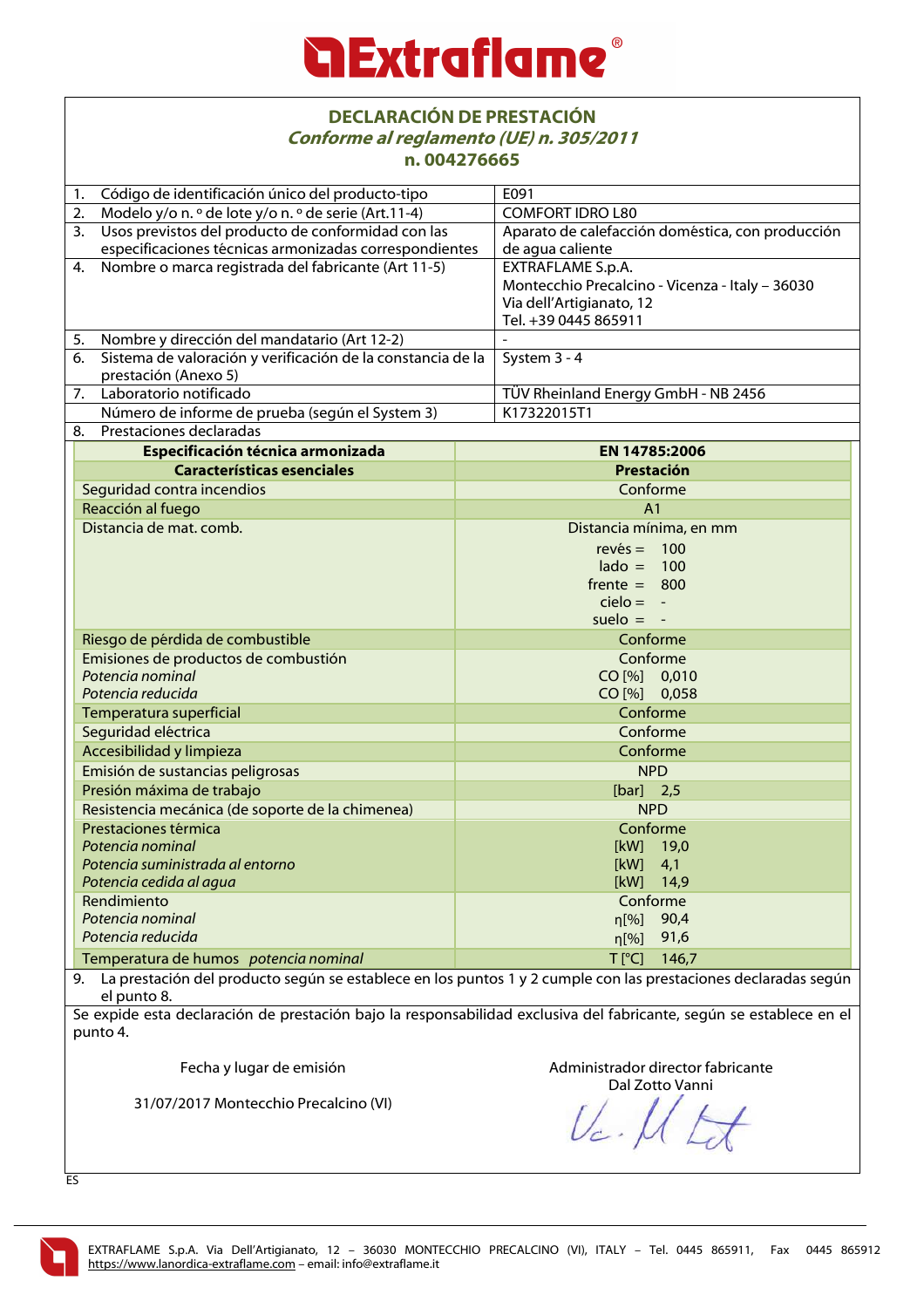### *<u>a Extraflame®</u>*

#### **DECLARAÇÃO DE DESEMPENHO Em base com o regulamento (UE) nº. 305/2011 n. 004276665**

| <u> n. vv42/0005</u>                                                                                              |                                                 |  |  |
|-------------------------------------------------------------------------------------------------------------------|-------------------------------------------------|--|--|
| Código de identificação único do produto-tipo<br>1.                                                               | E091                                            |  |  |
| 2.<br>Modelo e/ou nº. lote e/ou nº. série (Art.11-4)                                                              | <b>COMFORT IDRO L80</b>                         |  |  |
| 3.<br>Utilização prevista do produto em conformidade com a                                                        | Aparelho para aquecimento doméstico, com        |  |  |
| respectiva técnica especifica harmonizada                                                                         | produção de água quente                         |  |  |
| Nome ou marca registada pelo fabricante (Art 11-5)<br>4.                                                          | EXTRAFLAME S.p.A.                               |  |  |
|                                                                                                                   | Montecchio Precalcino - Vicenza - Italy - 36030 |  |  |
|                                                                                                                   | Via dell'Artigianato, 12                        |  |  |
|                                                                                                                   | Tel. +39 0445 865911                            |  |  |
| Nome e endereço do mandatário (Art 12-2)<br>5.                                                                    |                                                 |  |  |
| Sistema de avaliação e verificação da regularidade do<br>6.                                                       | System 3 - 4                                    |  |  |
| desempenho (Anexo 5)                                                                                              |                                                 |  |  |
| Laboratório notificado<br>7.                                                                                      | TÜV Rheinland Energy GmbH - NB 2456             |  |  |
| Número relação de prova (em base ao System 3)                                                                     | K17322015T1                                     |  |  |
| Desempenhos declarados<br>8.                                                                                      |                                                 |  |  |
| Específica técnica harmonizada                                                                                    | EN 14785:2006                                   |  |  |
| <b>Características essenciais</b>                                                                                 | <b>Desempenho</b>                               |  |  |
| Segurança anti-incêndio                                                                                           | Em conformidade                                 |  |  |
| Reação ao fogo                                                                                                    | A <sub>1</sub>                                  |  |  |
| Distância de mat. comb.                                                                                           | Distância mínima, em mm                         |  |  |
|                                                                                                                   |                                                 |  |  |
|                                                                                                                   | traseira = $100$                                |  |  |
|                                                                                                                   | $\text{lado} = 100$<br>$f$ rente = 800          |  |  |
|                                                                                                                   |                                                 |  |  |
|                                                                                                                   | $teto = -$<br>$solo = -$                        |  |  |
|                                                                                                                   |                                                 |  |  |
| Risco de vazamento de combustível                                                                                 | Em conformidade                                 |  |  |
| Emissões de produtos de combustão                                                                                 | Em conformidade                                 |  |  |
| Potência nominal                                                                                                  | CO [%] 0,010                                    |  |  |
| Potência reduzida                                                                                                 | CO [%] 0,058                                    |  |  |
| Temperatura superficial                                                                                           | Em conformidade                                 |  |  |
| Segurança elétrica                                                                                                | Em conformidade                                 |  |  |
| Acessibilidade e limpeza                                                                                          | Em conformidade                                 |  |  |
| Libertação de substâncias perigosas                                                                               | <b>NPD</b>                                      |  |  |
| Máxima pressão de exercício                                                                                       | $[bar]$ 2,5                                     |  |  |
| Resistência mecânica (para suportar a chaminé)                                                                    | <b>NPD</b>                                      |  |  |
| Desempenho térmico                                                                                                | Em conformidade                                 |  |  |
| Potência nominal                                                                                                  | [kW] 19,0                                       |  |  |
| Potência libertada no ambiente                                                                                    | [kW]<br>4,1                                     |  |  |
| Potência cedida à água                                                                                            | [kW]<br>14,9                                    |  |  |
| Rendimento                                                                                                        | Em conformidade                                 |  |  |
| Potência nominal                                                                                                  | 90,4<br>$\eta$ [%]                              |  |  |
| Potência reduzida                                                                                                 | 91,6<br>$\eta$ [%]                              |  |  |
| <b>Temperatura fumos</b><br>potência nominal                                                                      | $T$ [ $^{\circ}$ C]<br>146,7                    |  |  |
| 9. O desempenho do produto ao qual se referem os pontos 1 e 2 estão em conformidade com o desempenho              |                                                 |  |  |
| declarado no ponto 8.                                                                                             |                                                 |  |  |
| É emitida a presente declaração de desempenho sob a responsabilidade exclusiva do fabricante referido no ponto 4. |                                                 |  |  |
|                                                                                                                   |                                                 |  |  |
| Data e local de emissão                                                                                           | Administrador legal do fabricante               |  |  |
|                                                                                                                   | Dal Zotto Vanni                                 |  |  |
| 31/07/2017 Montecchio Precalcino (VI)                                                                             |                                                 |  |  |
|                                                                                                                   |                                                 |  |  |
|                                                                                                                   |                                                 |  |  |

PT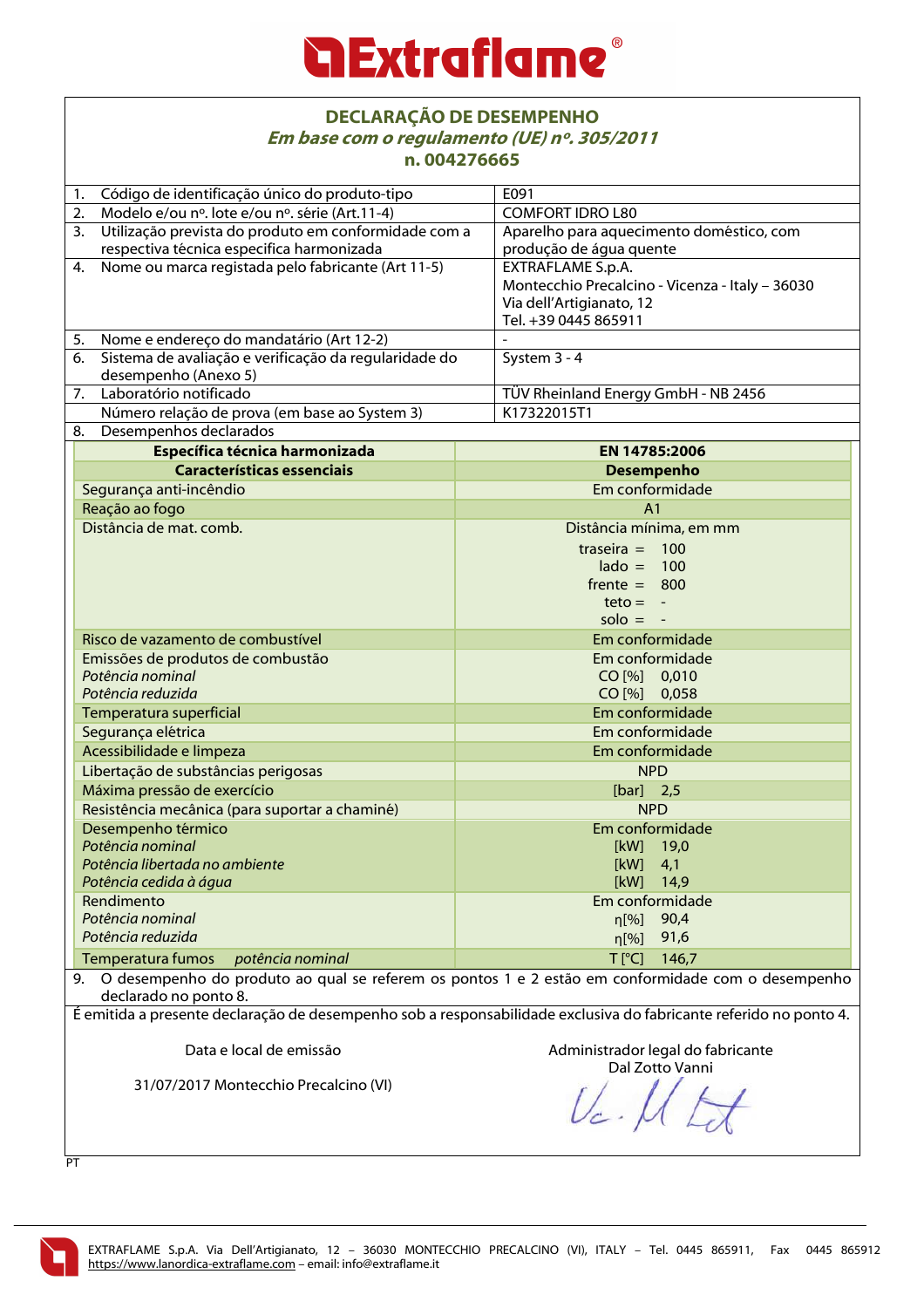

| <b>YDEEVNEDEKLARATION</b><br>I henhold til forordning (EU) nr. 305/2011<br>n.004276665                                     |                                                                                                                          |  |  |
|----------------------------------------------------------------------------------------------------------------------------|--------------------------------------------------------------------------------------------------------------------------|--|--|
| 1. Produkttypens unikke identifikationskode                                                                                | E091                                                                                                                     |  |  |
| 2.<br>Model og/eller partinr. og/eller serienr. (Art.11-4)                                                                 | <b>COMFORT IDRO L80</b>                                                                                                  |  |  |
| Tilsigtede anvendelser af produktet i overensstemmelse<br>3.<br>med den pågældende harmoniserede tekniske<br>specifikation | Apparat til boligopvarmning med produktion af<br>varmt vand                                                              |  |  |
| 4. Fabrikantens navn eller registreret varemærke (Art 11-5)                                                                | EXTRAFLAME S.p.A.<br>Montecchio Precalcino - Vicenza - Italy - 36030<br>Via dell'Artigianato, 12<br>Tel. +39 0445 865911 |  |  |
| 5. Navn og adresse på den bemyndigede repræsentant (Art<br>$12-2)$                                                         |                                                                                                                          |  |  |
| 6.<br>System til vurdering og kontrol af ydeevnens konstans<br>(Bilag 5)                                                   | System 3 - 4                                                                                                             |  |  |
| $\overline{7}$ .<br>Notificeret laboratorium                                                                               | TÜV Rheinland Energy GmbH - NB 2456                                                                                      |  |  |
| Nummer testrapport (baseret på System 3)                                                                                   | K17322015T1                                                                                                              |  |  |
| 8.<br>Deklarerede ydeevner                                                                                                 |                                                                                                                          |  |  |
| Harmoniseret teknisk specifikation                                                                                         | EN 14785:2006                                                                                                            |  |  |
| Væsentlige egenskaber                                                                                                      | <b>Ydeevne</b>                                                                                                           |  |  |
| <b>Brandsikkerhed</b>                                                                                                      | I overensstemmelse                                                                                                       |  |  |
| Reaktion på brand                                                                                                          | A <sub>1</sub>                                                                                                           |  |  |
| Afstand fra brændbart mat.                                                                                                 | Mindste afstand, i mm<br>bagside = $100$<br>side = $100$<br>forside = $800$<br>$\text{loft} = -$                         |  |  |
|                                                                                                                            | jorden $= -$                                                                                                             |  |  |
| Risiko for udslip af brændsel                                                                                              | I overensstemmelse                                                                                                       |  |  |
| Emissioner forbrændingsprodukter                                                                                           | I overensstemmelse                                                                                                       |  |  |
| Nominel effekt<br>Nedsat effekt                                                                                            | CO [%] 0,010<br>CO [%] 0,058                                                                                             |  |  |
| Overfladetemperatur                                                                                                        | I overensstemmelse                                                                                                       |  |  |
| Elektrisk sikkerhed                                                                                                        | I overensstemmelse                                                                                                       |  |  |
| Tilgængelighed og rengøring                                                                                                | I overensstemmelse                                                                                                       |  |  |
| Frigivelse af farlige stoffer                                                                                              | <b>NPD</b>                                                                                                               |  |  |
| Maksimalt driftstryk                                                                                                       | $[bar]$ 2,5                                                                                                              |  |  |
| Mekanisk styrke (til at støtte skorstenen)                                                                                 | <b>NPD</b>                                                                                                               |  |  |
| Termiske ydeevner                                                                                                          | I overensstemmelse                                                                                                       |  |  |
| Nominel effekt                                                                                                             | [kW]<br>19,0                                                                                                             |  |  |
| Effekt overført til omgivelserne                                                                                           | [kW]<br>4,1                                                                                                              |  |  |
| Effekt overført til vandet                                                                                                 | [kW]<br>14,9                                                                                                             |  |  |
| Ydelse                                                                                                                     | I overensstemmelse                                                                                                       |  |  |
| Nominel effekt                                                                                                             | 90,4<br>n[%]                                                                                                             |  |  |
| Nedsat effekt                                                                                                              | 91,6<br>$\eta$ [%]                                                                                                       |  |  |
| Røggastemperatur nominel effekt                                                                                            | $T$ [ $^{\circ}$ C]<br>146,7                                                                                             |  |  |
| punkt 8.                                                                                                                   | 9. Ydeevnen for det produkt, der er anført i punkt 1 og 2, er i overensstemmelse med den deklarerede ydeevne i           |  |  |

Denne ydeevnedeklaration udstedes på eneansvar af den fabrikant, der er anført i punkt 4.

Dato og udstedelsessted

Producentens administrerende direktør

31/07/2017 Montecchio Precalcino (VI)

Dal Zotto Vanni

DK

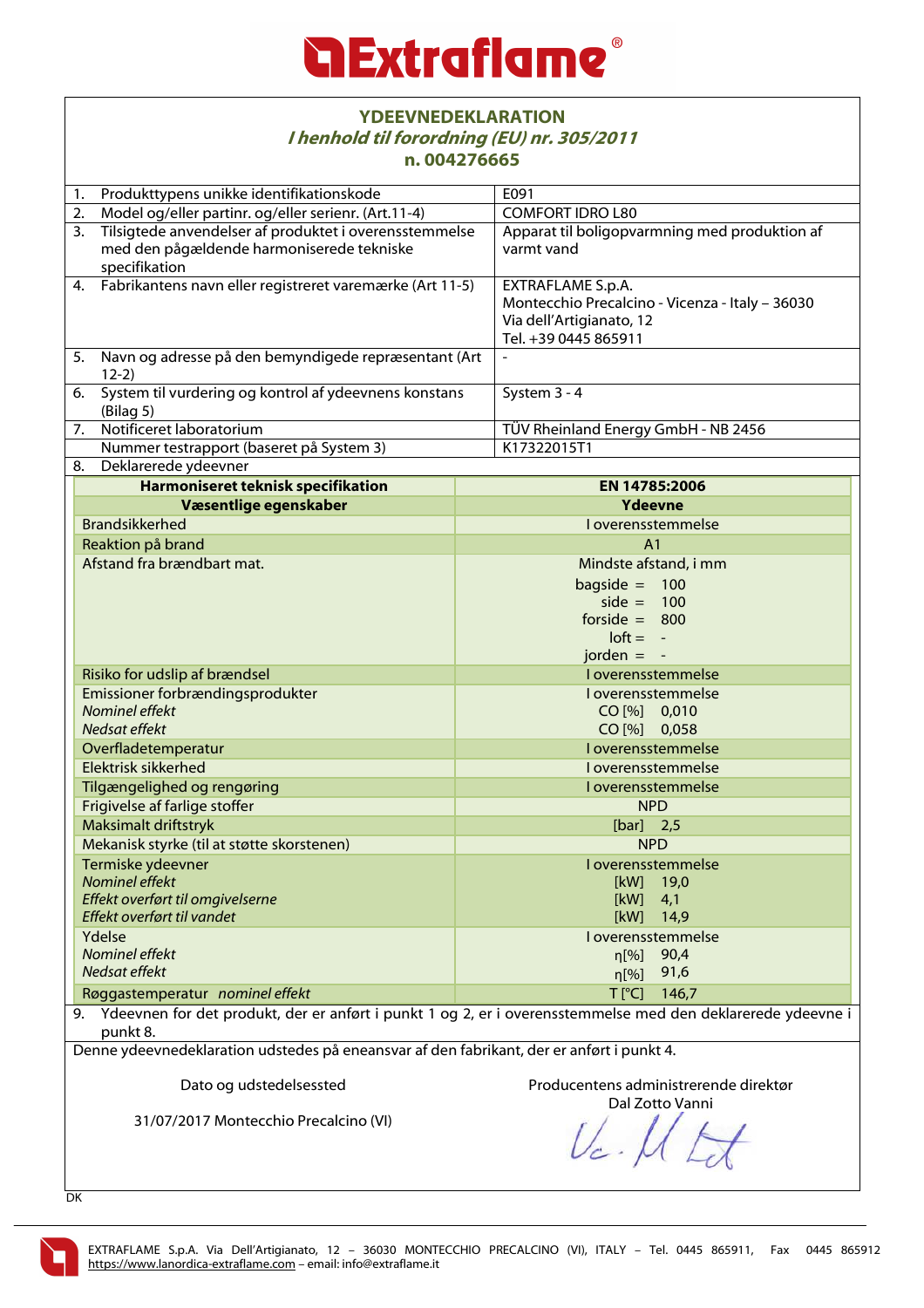|                               | <b>PRESTANDADEKLARATION</b><br>Enlighet med förordningen (EU) nr. 305/2011<br>n.004276665       |                                                                                                             |  |
|-------------------------------|-------------------------------------------------------------------------------------------------|-------------------------------------------------------------------------------------------------------------|--|
|                               | Unik identifikationskod för produkttypen<br>1.                                                  | E091                                                                                                        |  |
|                               | Modell och/eller partinummer och/eller serienr. (Art.11-4)<br>2.                                | <b>COMFORT IDRO L80</b>                                                                                     |  |
|                               | Avsedd användning av produkten i enlighet med de<br>3.                                          | Värmeapparat för hushållsbruk, med                                                                          |  |
|                               | tillämpliga harmoniserade tekniska specifikationerna                                            | varmvattenberedning                                                                                         |  |
|                               | Namn eller märke som registrerats av tillverkaren (Art 11-<br>4.                                | EXTRAFLAME S.p.A.                                                                                           |  |
|                               | 5)                                                                                              | Montecchio Precalcino - Vicenza - Italy - 36030<br>Via dell'Artigianato, 12                                 |  |
|                               |                                                                                                 | Tel. +39 0445 865911                                                                                        |  |
|                               | Ombudets namn och adress (Art 12-2)<br>5.                                                       |                                                                                                             |  |
|                               | System för bedömning och kontroll av den fortlöpande<br>6.                                      | System 3 - 4                                                                                                |  |
|                               | prestandan (Bilaga 5)                                                                           |                                                                                                             |  |
|                               | Deklarerat laboratorium<br>7.                                                                   | TÜV Rheinland Energy GmbH - NB 2456                                                                         |  |
|                               | Nr. provrapport (baserat på System 3)                                                           | K17322015T1                                                                                                 |  |
|                               | Deklarerade prestationer<br>8.                                                                  |                                                                                                             |  |
|                               | <b>Harmoniserad teknisk specifikation</b>                                                       | EN 14785:2006                                                                                               |  |
|                               | Grundläggande egenskaper                                                                        | Prestanda                                                                                                   |  |
|                               | Brandskydd                                                                                      | Överensstämmer                                                                                              |  |
|                               | <b>Reaktion mot eld</b>                                                                         | A <sub>1</sub>                                                                                              |  |
|                               | Avstånd från brännbart material                                                                 | Minimiavstånd, i mm                                                                                         |  |
|                               |                                                                                                 | $bak = 100$                                                                                                 |  |
|                               |                                                                                                 | $sida = 100$                                                                                                |  |
|                               |                                                                                                 | $frame = 800$                                                                                               |  |
|                               |                                                                                                 | $tak = -$                                                                                                   |  |
|                               |                                                                                                 | $mark = -$                                                                                                  |  |
|                               | Risk för bränslespill                                                                           | Överensstämmer                                                                                              |  |
|                               | Utsläpp av förbränningsprodukter                                                                | Överensstämmer                                                                                              |  |
|                               | Nominell effekt                                                                                 | CO [%] 0,010                                                                                                |  |
|                               | <b>Reducerad effekt</b>                                                                         | CO [%] 0,058                                                                                                |  |
|                               | Ytans temperatur                                                                                | Överensstämmer                                                                                              |  |
|                               | Elsäkerhet                                                                                      |                                                                                                             |  |
|                               |                                                                                                 | Överensstämmer                                                                                              |  |
|                               | Tillgänglighet och rengöring                                                                    | Överensstämmer                                                                                              |  |
|                               | Utsläpp av farliga ämnen                                                                        | <b>NPD</b>                                                                                                  |  |
|                               | Maximalt arbetstryck                                                                            | $[bar]$ 2,5                                                                                                 |  |
|                               | Mekanisk hållfasthet (för att stödja kaminen)                                                   | <b>NPD</b>                                                                                                  |  |
|                               | Termisk prestanda                                                                               | Överensstämmer                                                                                              |  |
|                               | Nominell effekt                                                                                 | [kW]<br>19,0                                                                                                |  |
|                               | Effekt som ges till omgivningen                                                                 | [kW]<br>4,1                                                                                                 |  |
|                               | Effekt som överförs till vattnet                                                                | [kW]<br>14,9                                                                                                |  |
|                               | Avkastning                                                                                      | Överensstämmer                                                                                              |  |
|                               | Nominell effekt                                                                                 | 90,4<br>η[%]                                                                                                |  |
| Reducerad effekt              |                                                                                                 | 91,6<br>$\eta$ [%]                                                                                          |  |
| Röktemperatur nominell effekt |                                                                                                 | $T[^{\circ}C]$<br>146,7                                                                                     |  |
|                               | i punkt 8                                                                                       | 9. Prestandan hos den produkt som avses i punkterna 1 och 2 överensstämmer med den prestanda som deklareras |  |
|                               | Denna prestandadeklaration lämnas under det egna ansvaret hos tillverkaren som avses i punkt 4. |                                                                                                             |  |
|                               |                                                                                                 |                                                                                                             |  |
|                               |                                                                                                 | Tillverkarens Verkställande Direktör                                                                        |  |
|                               | Datum och ort för utfärdande                                                                    | Dal Zotto Vanni                                                                                             |  |
|                               |                                                                                                 |                                                                                                             |  |
|                               | 31/07/2017 Montecchio Precalcino (VI)                                                           |                                                                                                             |  |

SE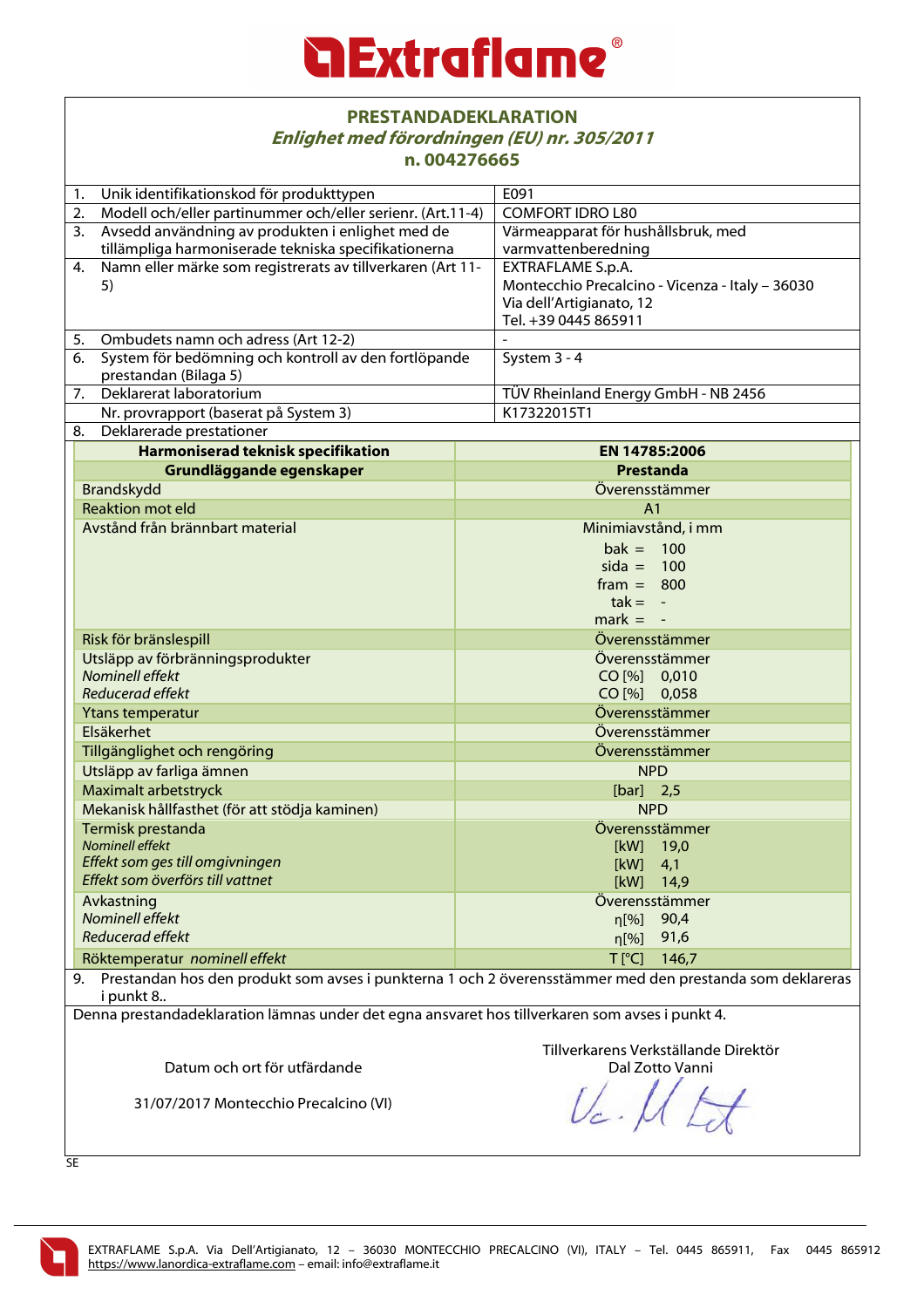### *<u>a Extraflame®</u>*

|                                    | <b>YTELSESERKLÆRING</b><br>Etter forordning (EEC) nr. 305/2011<br>n.004276665          |                    |                                                                                                                          |  |  |
|------------------------------------|----------------------------------------------------------------------------------------|--------------------|--------------------------------------------------------------------------------------------------------------------------|--|--|
| 1.                                 | Entydig identifikasjonskode for produkttypen                                           |                    | E091                                                                                                                     |  |  |
| 2.                                 | Modell og/eller partinr. og/eller serienr. (Art. 11-4)                                 |                    | <b>COMFORT IDRO L80</b>                                                                                                  |  |  |
|                                    | 3. Tilsiktede bruksområder for produktet, i samsvar med                                |                    | Apparat for oppvarming av boliger, med                                                                                   |  |  |
|                                    | den relevante harmoniserte tekniske spesifikasjonen                                    |                    | varmtvannsproduksjon                                                                                                     |  |  |
| 4.                                 | Navn eller registrert varemerke til produsenten (Art. 11-5)                            |                    | EXTRAFLAME S.p.A.<br>Montecchio Precalcino - Vicenza - Italy - 36030<br>Via dell'Artigianato, 12<br>Tel. +39 0445 865911 |  |  |
| 5.                                 | Navn og adresse til representant (Art. 12-2)                                           |                    |                                                                                                                          |  |  |
|                                    | 6. System for vurdering og kontroll av byggevarens                                     |                    | System 3 - 4                                                                                                             |  |  |
|                                    | konstante ytelse (Vedlegg 5)                                                           |                    |                                                                                                                          |  |  |
|                                    | 7. Teknisk kontrollorgan                                                               |                    | TÜV Rheinland Energy GmbH - NB 2456                                                                                      |  |  |
|                                    | Testrapport (på grunnlag av System 3)                                                  |                    | K17322015T1                                                                                                              |  |  |
| 8.                                 | Erklærte ytelser                                                                       |                    |                                                                                                                          |  |  |
|                                    | Harmonisert teknisk spesifikasjon                                                      |                    | EN 14785:2006                                                                                                            |  |  |
|                                    | Vesentlige egenskaper                                                                  |                    | <b>Ytelse</b>                                                                                                            |  |  |
|                                    | <b>Brannsikring</b>                                                                    |                    | Konform                                                                                                                  |  |  |
|                                    | Flammemotstand                                                                         |                    | A <sub>1</sub>                                                                                                           |  |  |
|                                    | Avstand fra brennbare materialer                                                       |                    | Minimums avstand, i mm                                                                                                   |  |  |
|                                    |                                                                                        |                    | bakside $=$<br>100<br>$side =$<br>100<br>$framside = 800$<br>$himmel = -$<br>sokkel $= -$                                |  |  |
| Fare for utslipp av brensel        |                                                                                        |                    | Konform                                                                                                                  |  |  |
| Forbrenningsutslipp                |                                                                                        |                    | Konform                                                                                                                  |  |  |
| Nominell ytelse                    |                                                                                        |                    | CO [%] 0,010                                                                                                             |  |  |
|                                    | <b>Redusert ytelse</b>                                                                 |                    | CO [%] 0,058                                                                                                             |  |  |
|                                    | Overflatetemperatur                                                                    |                    | Konform                                                                                                                  |  |  |
|                                    | Elektrisk sikkerhet                                                                    |                    | Konform                                                                                                                  |  |  |
|                                    | Tilgangsmulighet og rengjøring                                                         |                    | Konform                                                                                                                  |  |  |
|                                    | Skiller ut farlige substanser                                                          |                    | <b>NPD</b>                                                                                                               |  |  |
|                                    | Maksimalt driftstrykk                                                                  |                    | $[bar]$ 2,5                                                                                                              |  |  |
|                                    | Mekanisk motstand (for å støtte skorsteinen)                                           |                    | <b>NPD</b>                                                                                                               |  |  |
|                                    | Termiske ytelser                                                                       |                    | Konform                                                                                                                  |  |  |
|                                    | <b>Nominell ytelse</b>                                                                 |                    | [kW]<br>19,0                                                                                                             |  |  |
| Varmeavgivelse til rom             |                                                                                        |                    | [kW]<br>4,1                                                                                                              |  |  |
| Varmeavgivelse til vann            |                                                                                        | [kW]<br>14,9       |                                                                                                                          |  |  |
| Ytelse                             |                                                                                        | Konform            |                                                                                                                          |  |  |
| <b>Nominell ytelse</b>             |                                                                                        | $\eta$ [%]<br>90,4 |                                                                                                                          |  |  |
|                                    | <b>Redusert ytelse</b>                                                                 |                    | 91,6<br>$\eta$ [%]                                                                                                       |  |  |
| Røykgasstemperatur nominell ytelse |                                                                                        |                    | $T$ [ $^{\circ}$ C]<br>146,7                                                                                             |  |  |
|                                    | Produktets ytelse som angitt i nr. 1 og 2, er i samsvar med ytelsen angitt i nr. 8.    |                    |                                                                                                                          |  |  |
| 9.                                 |                                                                                        |                    |                                                                                                                          |  |  |
|                                    | Denne ytelseserklæringen er utstedt på eget ansvar av produsenten, som angitt i nr. 4. |                    |                                                                                                                          |  |  |

Dato og sted for utstedelse

31/07/2017 Montecchio Precalcino (VI)

Administrerende direktør produsent Dal Zotto Vanni

 $U_c$  $\overline{\phantom{a}}$ 

NO

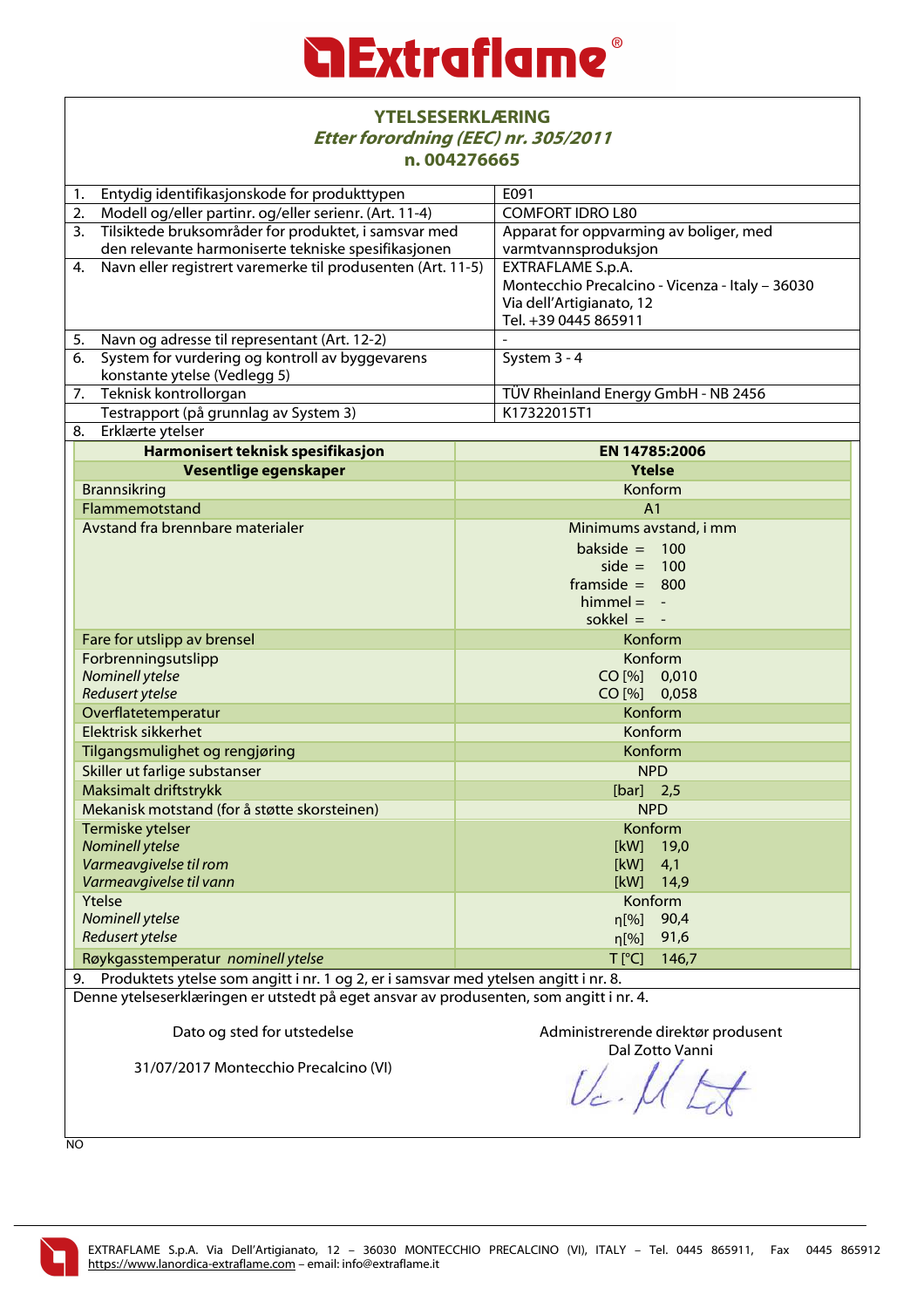|                                                                                  | <b>SUORITUSTASOILMOITUS</b><br>Asetuksen (EU) nro 305/2011 mukaisesti<br>n.004276665                                |                                                                                                                          |                                                                                                        |  |  |
|----------------------------------------------------------------------------------|---------------------------------------------------------------------------------------------------------------------|--------------------------------------------------------------------------------------------------------------------------|--------------------------------------------------------------------------------------------------------|--|--|
| 1.                                                                               | Tuotetyypin yksilöllinen tunniste                                                                                   |                                                                                                                          | E091                                                                                                   |  |  |
| 2.                                                                               | Malli ja/tai eränro ja/tai sarjanro (Art.11-4)                                                                      |                                                                                                                          | <b>COMFORT IDRO L80</b>                                                                                |  |  |
| 3.                                                                               | Sovellettavan yhdenmukaistetun teknisen eritelmän<br>mukainen tuotteen aiottu käyttötarkoitus tai -<br>tarkoitukset |                                                                                                                          | Kotitalouksien lämmityslaite lämpimän veden<br>tuotannolla                                             |  |  |
| 4. Valmistajan nimi, rekisteröity kauppanimi tai<br>tavaramerkki (Art 11-5)      |                                                                                                                     | EXTRAFLAME S.p.A.<br>Montecchio Precalcino - Vicenza - Italy - 36030<br>Via dell'Artigianato, 12<br>Tel. +39 0445 865911 |                                                                                                        |  |  |
| 5.                                                                               | Valtuutetun edustajan nimi ja osoite (Art 12-2)                                                                     |                                                                                                                          | $\overline{\phantom{a}}$                                                                               |  |  |
| 6.                                                                               | Tuotteen suoritustason pysyvyyden arviointi- ja<br>varmennusjärjestelmä (Liite 5)                                   |                                                                                                                          | System 3 - 4                                                                                           |  |  |
| 7.                                                                               | Ilmoitettu laitos                                                                                                   |                                                                                                                          | TÜV Rheinland Energy GmbH - NB 2456                                                                    |  |  |
|                                                                                  | Arvioinnin numero (System 3 perusteella)                                                                            |                                                                                                                          | K17322015T1                                                                                            |  |  |
| 8.                                                                               | Ilmoitetut suoritustasot                                                                                            |                                                                                                                          |                                                                                                        |  |  |
|                                                                                  | Yhdenmukaistettu tekninen eritelmä                                                                                  |                                                                                                                          | EN 14785:2006                                                                                          |  |  |
|                                                                                  | Perusominaisuudet                                                                                                   |                                                                                                                          | <b>Suoritustaso</b>                                                                                    |  |  |
|                                                                                  | Paloturvallisuus                                                                                                    |                                                                                                                          | Laadun mukainen                                                                                        |  |  |
|                                                                                  | Palotekninen käyttäytyminen                                                                                         |                                                                                                                          | A <sub>1</sub>                                                                                         |  |  |
|                                                                                  | Etäisyys pal. mater.                                                                                                |                                                                                                                          | Minimietäisyys mm<br>$takaosa = 100$<br>$sivu = 100$<br>$etuosa = 800$<br>$katto = -$<br>$lattice = -$ |  |  |
|                                                                                  | Riski polttoaineen valumiselle                                                                                      |                                                                                                                          | Laadun mukainen                                                                                        |  |  |
| Palamistuotteiden päästöt<br>Nimellisteho<br>Rajoitettu teho                     |                                                                                                                     |                                                                                                                          | Laadun mukainen<br>CO [%] 0,010<br>CO [%] 0,058                                                        |  |  |
|                                                                                  | Pinnan lämpötila                                                                                                    |                                                                                                                          | Laadun mukainen                                                                                        |  |  |
|                                                                                  | Sähköturvallisuus                                                                                                   |                                                                                                                          | Laadun mukainen                                                                                        |  |  |
|                                                                                  | Pääsy ja puhdistus                                                                                                  |                                                                                                                          | Laadun mukainen                                                                                        |  |  |
|                                                                                  | Vaarallisten aineiden päästö                                                                                        |                                                                                                                          | <b>NPD</b>                                                                                             |  |  |
|                                                                                  | Toiminnan maksimipaine                                                                                              |                                                                                                                          | $[bar]$ 2,5                                                                                            |  |  |
| Mekaaninen kestävyys (kestää uunin painon)                                       |                                                                                                                     | <b>NDP</b>                                                                                                               |                                                                                                        |  |  |
| Lämpöteho<br>Nimellisteho<br>Ympäristöön kohdistuva teho<br>Veteen siirtyvä teho |                                                                                                                     | Laadun mukainen<br>[kW]<br>19,0<br>[kW]<br>4,1<br>[kW]<br>14,9                                                           |                                                                                                        |  |  |
| Tuotto<br>Nimellisteho<br>Rajoitettu teho                                        |                                                                                                                     | Laadun mukainen<br>90,4<br>n[%]<br>91,6<br>$\eta$ [%]                                                                    |                                                                                                        |  |  |
| Savujen lämpötila nimellisteho                                                   |                                                                                                                     | $T[^{\circ}C]$<br>146,7                                                                                                  |                                                                                                        |  |  |
|                                                                                  | 9. Edellä 1 ja 2 kohdassa yksilöidyn tuotteen suoritustasot ovat 8 kohdassa ilmoitettujen suoritustasojen mukaiset. |                                                                                                                          |                                                                                                        |  |  |
|                                                                                  | Tämä suoritustasoilmoitus on annottu 4 kohdassa ilmoitotun valmistajan yksinomaisella vastuulla                     |                                                                                                                          |                                                                                                        |  |  |

Tämä suoritustasoilmoitus on annettu 4 kohdassa ilmoitetun valmistajan yksinomaisella vastuulla.

Myöntämispvm ja -paikka

31/07/2017 Montecchio Precalcino (VI)

Valmistuksesta vastaava pääjohtaja

Dal Zotto Vanni

FI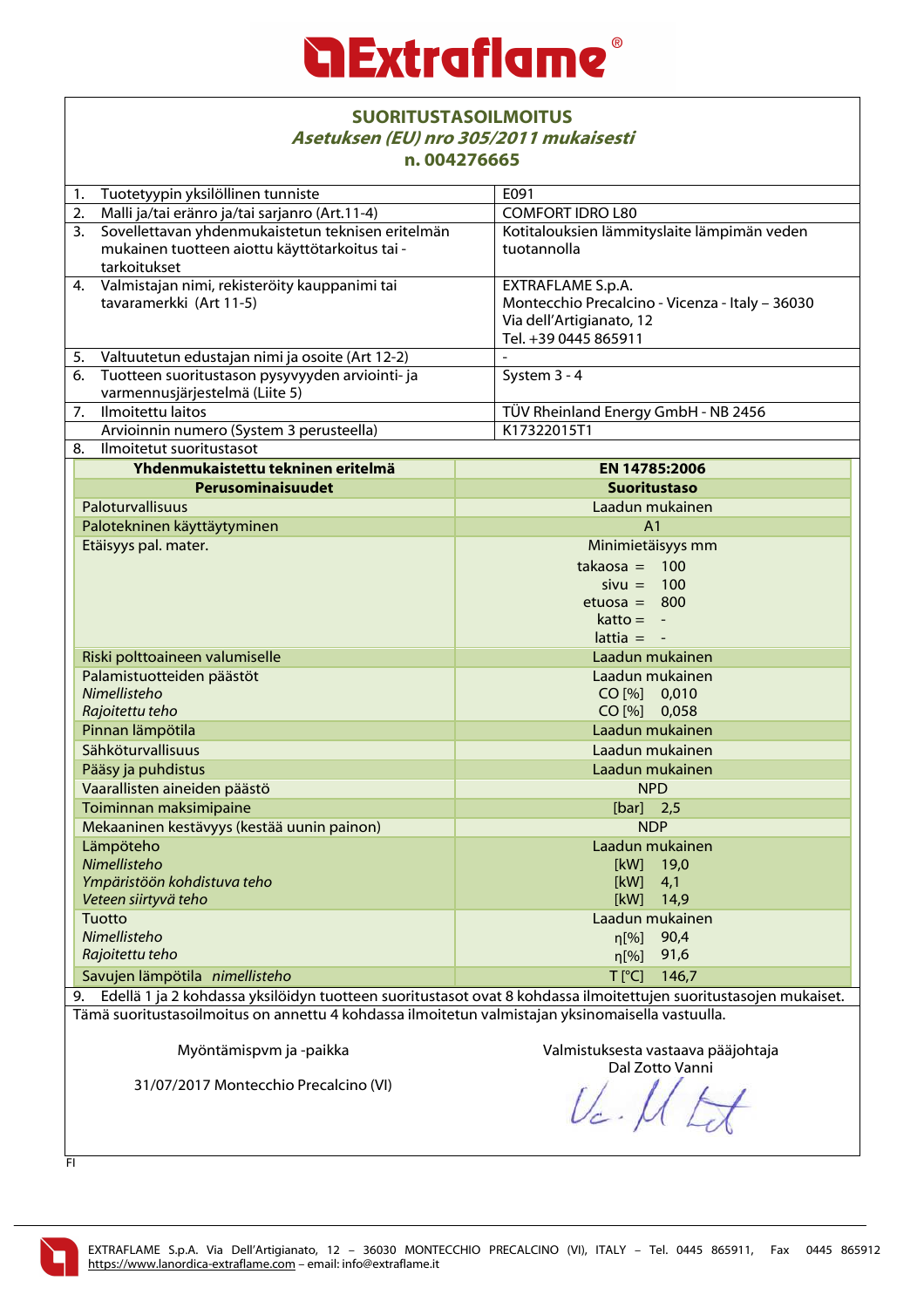|                 | <b>PROHLÁŠENÍ O VLASTNOSTECH</b><br>Podle nařízení (EU) č. 305/2011<br>n.004276665                                                                            |                    |                                                                                                                                                 |  |
|-----------------|---------------------------------------------------------------------------------------------------------------------------------------------------------------|--------------------|-------------------------------------------------------------------------------------------------------------------------------------------------|--|
| 1.              | Jedinečný identifikační kód výrobku - typu v                                                                                                                  |                    | E091                                                                                                                                            |  |
| 2.              | Model a/nebo č. šarže a/nebo č. série (Čl.11-4)                                                                                                               |                    | <b>COMFORT IDRO L80</b>                                                                                                                         |  |
| 3.              | Zamýšlené použití výrobku v souladu s příslušnými<br>harmonizovanými technickými normami                                                                      |                    | Zařízení pro vytápění domácností, s výrobou teplé<br>vody                                                                                       |  |
| 4.              | Jméno nebo obchodní značka výrobce (Čl. 11-5)                                                                                                                 |                    | EXTRAFLAME S.p.A.<br>Montecchio Precalcino - Vicenza - Italy - 36030<br>Via dell'Artigianato, 12<br>Tel. +39 0445 865911                        |  |
| 5.              | Jméno a adresa zástupce (Čl. 12-2)                                                                                                                            |                    |                                                                                                                                                 |  |
| 6.              | Systém posuzování a ověřování stálosti vlastností (Příloha<br>5)                                                                                              |                    | System 3 - 4                                                                                                                                    |  |
| 7.              | Registrovaná laboratoř                                                                                                                                        |                    | TÜV Rheinland Energy GmbH - NB 2456                                                                                                             |  |
|                 | Číslo zkušebního protokolu (podle System 3)                                                                                                                   |                    | K17322015T1                                                                                                                                     |  |
| 8.              | Prohlášené vlastnosti                                                                                                                                         |                    |                                                                                                                                                 |  |
|                 | Harmonizovaná technická norma                                                                                                                                 |                    | EN 14785:2006                                                                                                                                   |  |
|                 | Základní charakteristiky                                                                                                                                      |                    | <b>Vlastnost</b>                                                                                                                                |  |
|                 | Požární bezpečnost                                                                                                                                            |                    | V souladu                                                                                                                                       |  |
|                 | Reakce na oheň                                                                                                                                                |                    | A <sub>1</sub>                                                                                                                                  |  |
|                 | Vzdálenost od hořl. materiálů                                                                                                                                 |                    | Minimální vzdálenost, v mm<br>$vzadu =$<br>100<br>$naboku = 100$<br>$z$ epředu = 800<br>$strop =$<br>$\overline{\phantom{a}}$<br>$p$ odlaha = - |  |
|                 | Riziko rozlití paliva                                                                                                                                         |                    | V souladu                                                                                                                                       |  |
|                 | Emise spalin                                                                                                                                                  |                    | V souladu                                                                                                                                       |  |
|                 | Jmenovitý výkon                                                                                                                                               |                    | CO [%] 0,010                                                                                                                                    |  |
|                 | Snížený výkon                                                                                                                                                 |                    | CO [%] 0,058                                                                                                                                    |  |
|                 | Teplota povrchu                                                                                                                                               |                    | V souladu                                                                                                                                       |  |
|                 | Elektrická bezpečnost                                                                                                                                         |                    | V souladu                                                                                                                                       |  |
|                 | Dostupnost a čištění                                                                                                                                          |                    | V souladu                                                                                                                                       |  |
|                 | Uvolňování nebezpečných látek                                                                                                                                 |                    | <b>NPD</b>                                                                                                                                      |  |
|                 | Maximální provozní tlak                                                                                                                                       |                    | $[bar]$ 2,5                                                                                                                                     |  |
|                 | Mechanická pevnost (na podporu komínu)                                                                                                                        |                    | <b>NPD</b>                                                                                                                                      |  |
|                 | Tepelné vlastnosti                                                                                                                                            |                    | V souladu                                                                                                                                       |  |
|                 | Jmenovitý výkon                                                                                                                                               |                    | [kW]<br>19,0                                                                                                                                    |  |
|                 | Výkon přenášený do prostředí                                                                                                                                  |                    | [kW]<br>4,1                                                                                                                                     |  |
|                 | Výkon přenášený do vody                                                                                                                                       |                    | [kW]<br>14,9                                                                                                                                    |  |
|                 | Výkon                                                                                                                                                         |                    | V souladu                                                                                                                                       |  |
| Jmenovitý výkon |                                                                                                                                                               | 90,4<br>n[%]       |                                                                                                                                                 |  |
| Snížený výkon   |                                                                                                                                                               | 91,6<br>$\eta$ [%] |                                                                                                                                                 |  |
|                 | Teplota spalin jmenovitý výkon                                                                                                                                |                    | $T$ [ $^{\circ}$ C]<br>146,7                                                                                                                    |  |
|                 | 9. Výkon výrobku uvedeného v bodech 1 a 2 je v souladu s vlastnostmi uvedenými v prohlášení v bodě 8.                                                         |                    |                                                                                                                                                 |  |
|                 | Toto prohlášení o vlastnostech se vydává na výhradní odpovědnost výrobce uvedeného v bodě 4.<br>Místo a datum vydání<br>31/07/2017 Montecchio Precalcino (VI) |                    | Zmocnený jednatel výrobce<br>Dal Zotto Vanni                                                                                                    |  |

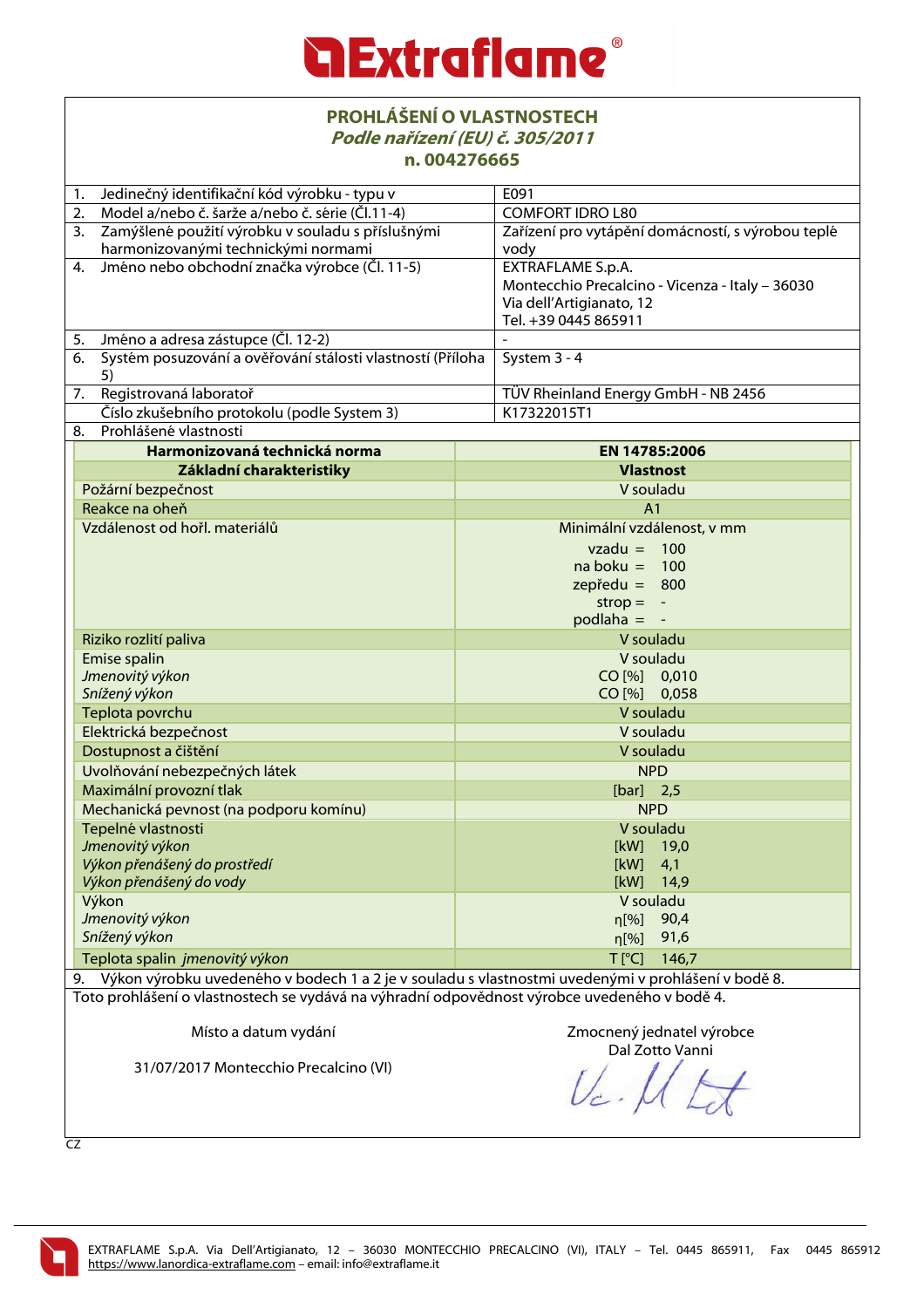| <b>IZJAVA O ZMOGLJIVOSTIH</b><br>Glede na določila (UE) št. 305/2011<br>n.004276665             |                                                                                                                                 |  |  |
|-------------------------------------------------------------------------------------------------|---------------------------------------------------------------------------------------------------------------------------------|--|--|
| Specifična kodna oznaka izdelka-tipa<br>1.                                                      | E091                                                                                                                            |  |  |
| Model in/ali št. partije in/ali št. serije (Čl. 11-4)<br>2.                                     | <b>COMFORT IDRO L80</b>                                                                                                         |  |  |
| Predvidena uporaba izdelka glede na ustrezno skladno<br>3.                                      | naprava za ogrevanje v gospodinjstvu, s pripravo                                                                                |  |  |
| tehnično normo                                                                                  | tople vode                                                                                                                      |  |  |
| 4. Ime in znamka, ki ju je proizvajalec registriral (Čl. 11-5)                                  | <b>EXTRAFLAME S.p.A.</b><br>Montecchio Precalcino - Vicenza - Italy - 36030<br>Via dell'Artigianato, 12<br>Tel. +39 0445 865911 |  |  |
| Ime in naslov zastopnika (Čl. 12-2)<br>5.                                                       |                                                                                                                                 |  |  |
| Sistem ocenjevanja in preverjanja konstantnosti lastnosti<br>6.<br>(Priloga 5)                  | System 3 - 4                                                                                                                    |  |  |
| Priglašeni laboratorij<br>7.                                                                    | TÜV Rheinland Energy GmbH - NB 2456                                                                                             |  |  |
| Število poročila o preizkusu (glede na Sistem 3)                                                | K17322015T1                                                                                                                     |  |  |
| Navedene zmogljivosti<br>8.                                                                     |                                                                                                                                 |  |  |
| Skladna tehnična specifika                                                                      | EN 14785:2006                                                                                                                   |  |  |
| <b>Bistvene značilnosti</b>                                                                     | Zmogljivost                                                                                                                     |  |  |
| Protipožarna zaščita                                                                            | <b>Ustreza</b>                                                                                                                  |  |  |
| Požarna odpornost                                                                               | A <sub>1</sub>                                                                                                                  |  |  |
| Razdalja od gorlj. mat.                                                                         | Minimalna razdalja, v mm<br>100<br>$zadaj =$<br>stransko $=$<br>100<br>spredaj = $800$<br>$strop =$<br>$t \cdot a = -$          |  |  |
| Tveganje za razlitje goriva                                                                     | <b>Ustreza</b>                                                                                                                  |  |  |
| Izpusti produktov zgorevanja                                                                    | <b>Ustreza</b>                                                                                                                  |  |  |
| Nominalna moč                                                                                   | CO [%] 0,010                                                                                                                    |  |  |
| Zmanjšana moč                                                                                   | CO [%] 0,058                                                                                                                    |  |  |
| Temperatura na površini                                                                         | <b>Ustreza</b>                                                                                                                  |  |  |
| Električna varnost                                                                              | <b>Ustreza</b>                                                                                                                  |  |  |
| Dostopnost in čiščenje                                                                          | <b>Ustreza</b>                                                                                                                  |  |  |
| Sproščanje nevarnih snovi                                                                       | <b>NPD</b>                                                                                                                      |  |  |
| Maksimalni delovni pritisk                                                                      | $[bar]$ 2,5                                                                                                                     |  |  |
| Mehanska upornost (za podporo kamina)                                                           | <b>NPD</b>                                                                                                                      |  |  |
| Termične lastnosti                                                                              | Ustreza                                                                                                                         |  |  |
| Nominalna moč                                                                                   | [kW]<br>19,0                                                                                                                    |  |  |
| Uporabna moč za okolje                                                                          | [kW]<br>4,1                                                                                                                     |  |  |
| Moč vode                                                                                        | [kW]<br>14,9                                                                                                                    |  |  |
| <b>Izkoristek</b>                                                                               | <b>Ustreza</b>                                                                                                                  |  |  |
| Nominalna moč                                                                                   | 90,4<br>$\eta$ [%]                                                                                                              |  |  |
| Zmanjšana moč                                                                                   | 91,6<br>$\eta$ [%]                                                                                                              |  |  |
| Temperatura dimnih plinov nominalna moč                                                         | $T$ [ $^{\circ}$ C]<br>146,7                                                                                                    |  |  |
| 9. Zmogljivost izdelka, navedena v toškah 1 in 2 je skladna z navedeno zmogljivostjo v točki 8. |                                                                                                                                 |  |  |
| Za izdajo te deklaracije je odgovoren izrecno proizvajalec, naveden v točki 4.                  |                                                                                                                                 |  |  |
| Datun in mesto izdaje                                                                           | Izvršni direktor proizvajalca<br>Dal Zotto Vanni                                                                                |  |  |
| 31/07/2017 Montecchio Precalcino (VI)                                                           |                                                                                                                                 |  |  |

SI

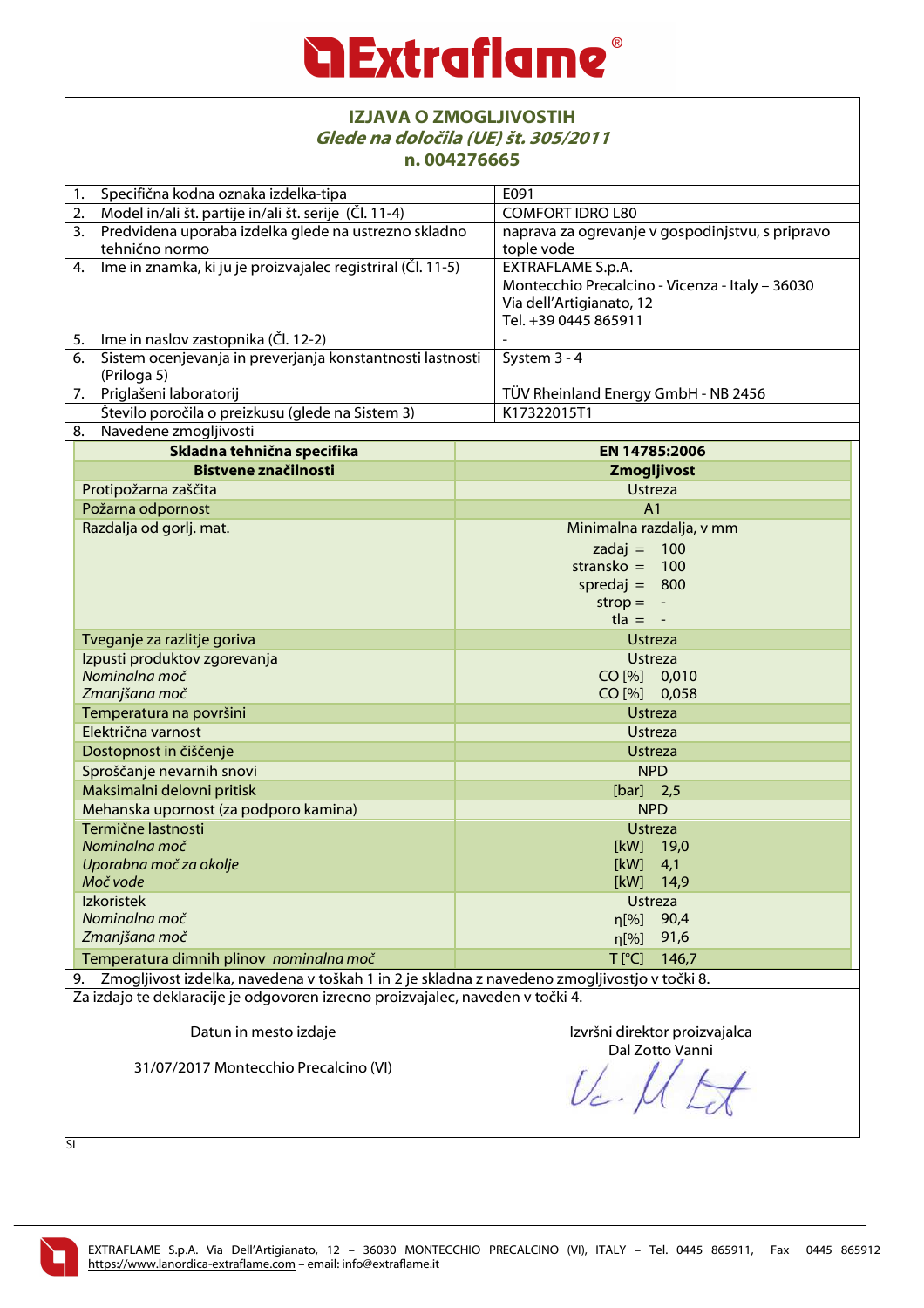

| IZJAVA O UČINKOVITOSTI<br>Prema uredbi (UE) br. 305/2011<br>n.004276665                                                                                           |                                                                                                                                                                      |  |  |
|-------------------------------------------------------------------------------------------------------------------------------------------------------------------|----------------------------------------------------------------------------------------------------------------------------------------------------------------------|--|--|
| Jedinstveni identifikator proizvoda-tipa<br>1.                                                                                                                    | E091                                                                                                                                                                 |  |  |
| Model i/ili br. grupe proizvoda i/ili br. serije (Art.11-4)<br>2.                                                                                                 | <b>COMFORT IDRO L80</b>                                                                                                                                              |  |  |
| Namjenska uporaba proizvoda u skladu sa važećim<br>3.<br>tehničkim specifikacijama                                                                                | Uređaj za grijanje domaćinstava sa proizvodnjom<br>tople vode                                                                                                        |  |  |
| 4. Ime ili zaštitni znak proizvođača (Art 11-5)                                                                                                                   | EXTRAFLAME S.p.A.<br>Montecchio Precalcino - Vicenza - Italy - 36030<br>Via dell'Artigianato, 12<br>Tel. +39 0445 865911                                             |  |  |
| Ime i adresa zastupnika (Art 12-2)<br>5.                                                                                                                          |                                                                                                                                                                      |  |  |
| Sustav ocjenjivanja i provjere stalnosti performanse<br>6.<br>(Prilog 5)                                                                                          | System 3 - 4                                                                                                                                                         |  |  |
| Obaviješteni laboratorij<br>7.                                                                                                                                    | TÜV Rheinland Energy GmbH - NB 2456                                                                                                                                  |  |  |
| Broj probnog izvješća (na osnovu Systema 3)                                                                                                                       | K17322015T1                                                                                                                                                          |  |  |
| Izjavljene performanse<br>8.                                                                                                                                      |                                                                                                                                                                      |  |  |
| Tehnička specifikacija                                                                                                                                            | EN 14785:2006                                                                                                                                                        |  |  |
| Osnovne značajke                                                                                                                                                  | <b>Performanse</b>                                                                                                                                                   |  |  |
| Zaštita od požara                                                                                                                                                 | U skladu                                                                                                                                                             |  |  |
| Reakcija na vatru                                                                                                                                                 | A <sub>1</sub>                                                                                                                                                       |  |  |
| Udaljenost od goriva                                                                                                                                              | Minimalna udaljenost, izražena u mm<br>$pozadi = 100$<br>$bočno =$<br>100<br>sprijeda = $800$<br>$\mathsf{strop} =$<br>$\overline{\phantom{a}}$<br>$t \cdot l$ = $-$ |  |  |
| Otpornost na vatru                                                                                                                                                | U skladu                                                                                                                                                             |  |  |
| Ispuštanje produkata izgaranja<br>na nazivnoj snazi                                                                                                               | U skladu<br>CO [%] 0,010<br>CO [%] 0,058                                                                                                                             |  |  |
| na smanjenoj snazi<br>Površinska temperatura                                                                                                                      | U skladu                                                                                                                                                             |  |  |
|                                                                                                                                                                   |                                                                                                                                                                      |  |  |
| Električna sigurnost<br>Pristupačnost i čišćenje                                                                                                                  | U skladu                                                                                                                                                             |  |  |
| Otpuštanje opasnih tvari                                                                                                                                          | U skladu<br><b>NPD</b>                                                                                                                                               |  |  |
| Maksimalni radni tlak                                                                                                                                             | [bar] $2,5$                                                                                                                                                          |  |  |
| Mehanička čvrstoća (da bi poduprijela kamin)                                                                                                                      | <b>NPD</b>                                                                                                                                                           |  |  |
| Toplinska svojstva<br>Nazivna snaga<br>Izlazna snaga okruženja<br>Snaga prenesena na vodu                                                                         | U skladu<br>[kW]<br>19,0<br>[kW]<br>4,1<br>14,9<br>[kW]                                                                                                              |  |  |
| Performanse                                                                                                                                                       | U skladu                                                                                                                                                             |  |  |
| Nazivna snaga                                                                                                                                                     | n[%]<br>90,4                                                                                                                                                         |  |  |
| Smanjena snaga                                                                                                                                                    | 91,6<br>$\eta$ [%]                                                                                                                                                   |  |  |
| Temperatura dima nazivna snaga                                                                                                                                    | $T$ [ $^{\circ}$ C]<br>146,7                                                                                                                                         |  |  |
| Performansa proizvoda iz točke 1. i 2. je u skladu s deklariranom performansom iz točke 8.<br>9.                                                                  |                                                                                                                                                                      |  |  |
| Ova izjava o performansama se izdaje u isključivoj odgovornosti proizvođača ako pod točkom 4<br>Mjesto i datum izdavanja<br>31/07/2017 Montecchio Precalcino (VI) | Predsjednik Uprave proizvođač<br>Dal Zotto Vanni                                                                                                                     |  |  |
|                                                                                                                                                                   |                                                                                                                                                                      |  |  |

CR

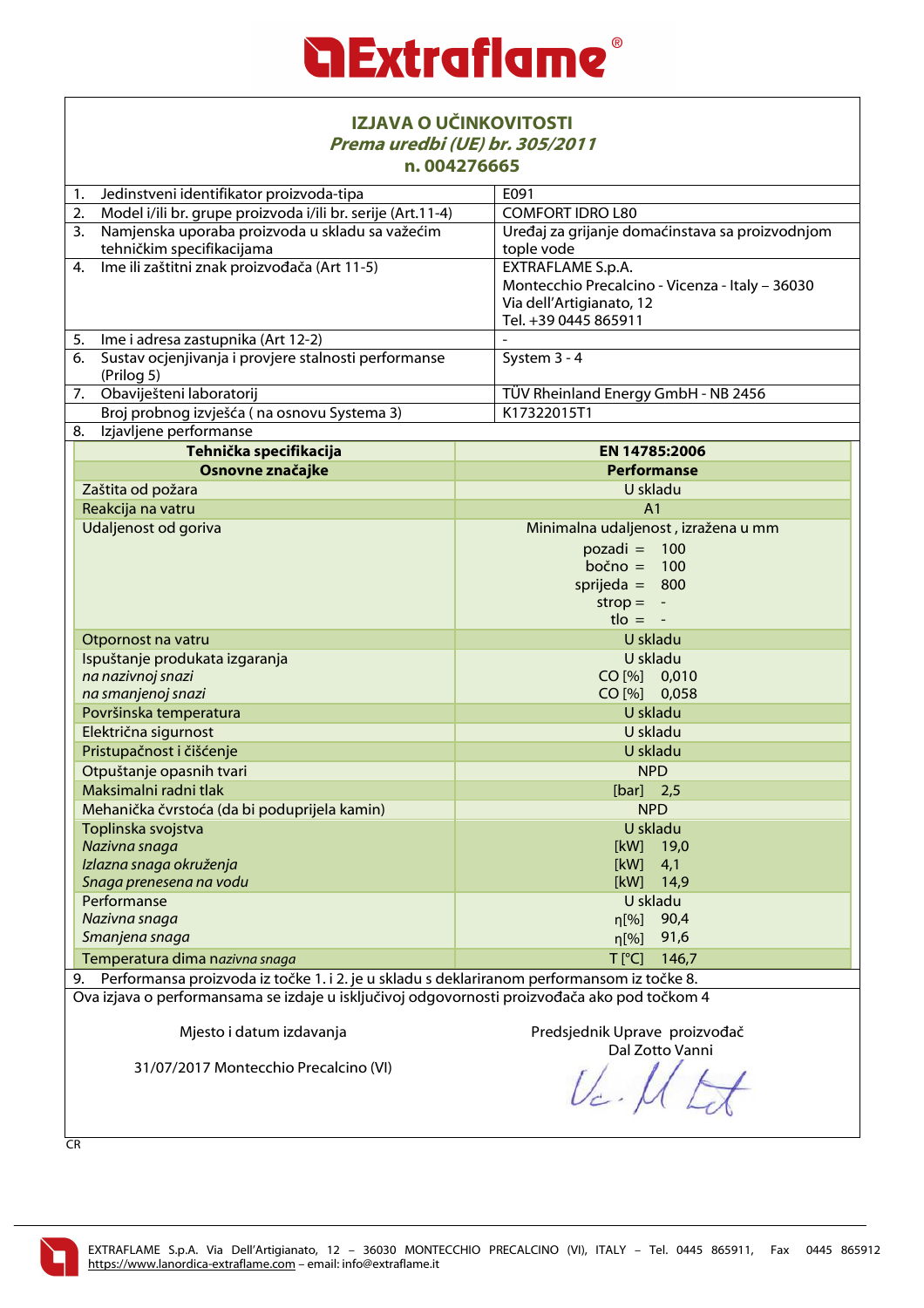| ΔΗΛΩΣΗ ΑΠΟΔΟΣΗΣ                                                                                                 |                                                    |  |  |  |
|-----------------------------------------------------------------------------------------------------------------|----------------------------------------------------|--|--|--|
| Με βάση τον κανονισμό (ΕΕ) αρ. 305/2011                                                                         |                                                    |  |  |  |
| n.004276665                                                                                                     |                                                    |  |  |  |
| Μοναδικός κωδικός αναγνώρισης του προϊόντος-τύπου<br>1.                                                         | E091                                               |  |  |  |
| Μοντέλο ή/και αρ. παρτίδας ή/και αύξων αρ. (Άρθρο 11-4)<br>2.                                                   | <b>COMFORT IDRO L80</b>                            |  |  |  |
| Προβλεπόμενες χρήσεις του προϊόντος σύμφωνα με τις<br>3.                                                        | Συσκευή οικιακής θέρμανσης, με σύστημα             |  |  |  |
| εναρμονισμένες τεχνικές προδιαγραφές                                                                            | παραγωγής ζεστού νερού<br><b>EXTRAFLAME S.p.A.</b> |  |  |  |
| Καταχωρημένη επωνυμία ή εμπορικό σήμα του<br>4.                                                                 | Montecchio Precalcino - Vicenza - Italy - 36030    |  |  |  |
| κατασκευαστή (Άρθρο 11)                                                                                         | Via dell'Artigianato, 12                           |  |  |  |
|                                                                                                                 | Tel. +39 0445 865911                               |  |  |  |
| 5.<br>Όνομα και διεύθυνση του εντολοδόχου (Άρθρο 12-2)                                                          |                                                    |  |  |  |
| Σύστημα εκτίμησης και επαλήθευσης της σταθερότητας της<br>6.                                                    | System 3 - 4                                       |  |  |  |
| επίδοσης (Συνημμένο 5)                                                                                          |                                                    |  |  |  |
| 7.<br>Κοινοποιημένο εργαστήριο                                                                                  | TÜV Rheinland Energy GmbH - NB 2456                |  |  |  |
| Αριθμός αναφοράς της δοκιμής (με βάση το System 3)                                                              | K17322015T1                                        |  |  |  |
| Δηλωμένες επιδόσεις<br>8.                                                                                       |                                                    |  |  |  |
| Εναρμονισμένη τεχνική προδιαγραφή                                                                               | EN 14785:2006                                      |  |  |  |
| Βασικά χαρακτηριστικά                                                                                           | Επιδόσεις                                          |  |  |  |
| Αντιπυρική ασφάλεια                                                                                             | Σύμφωνη                                            |  |  |  |
| Αντίδραση στη φωτιά                                                                                             | A <sub>1</sub>                                     |  |  |  |
| Απόσταση από το καύσιμο υλικό                                                                                   | Ελάχιστη απόσταση, σε mm                           |  |  |  |
|                                                                                                                 | 100<br>$π$ ίσω μέρος =                             |  |  |  |
|                                                                                                                 | 100<br>πλευρά =                                    |  |  |  |
|                                                                                                                 | 800<br>μπροστινό μέρος =                           |  |  |  |
|                                                                                                                 | $t\alpha\beta$ άνι =                               |  |  |  |
|                                                                                                                 | έδαφος =                                           |  |  |  |
| Αντοχή στη φωτιά                                                                                                | Σύμφωνη                                            |  |  |  |
| Εκπομπές προϊόντων καύσης                                                                                       | Σύμφωνη                                            |  |  |  |
| σε ονομαστική ισχύ                                                                                              | CO [%] 0,010                                       |  |  |  |
| σε μειωμένη ισχύ                                                                                                | CO [%] 0,058                                       |  |  |  |
| Επιφανειακή θερμοκρασία                                                                                         | Σύμφωνη                                            |  |  |  |
| Ηλεκτρική ασφάλεια                                                                                              | Σύμφωνη                                            |  |  |  |
| Πρόσβαση και καθαρισμός                                                                                         | Σύμφωνη                                            |  |  |  |
| Απελευθέρωση επικίνδυνων ουσιών                                                                                 | <b>NPD</b>                                         |  |  |  |
| Μέγιστη πίεση λειτουργίας                                                                                       | $[bar]$ 2,5                                        |  |  |  |
| Μηχανική αντοχή (για να υποβαστάζει το τζάκι)                                                                   | <b>NPD</b>                                         |  |  |  |
| Θερμικές επιδόσεις                                                                                              | Σύμφωνη                                            |  |  |  |
| Ονομαστική Ισχύς                                                                                                | [kW]<br>19,0                                       |  |  |  |
| Ισχύς παραγωγής στο περιβάλλον                                                                                  | [kW]<br>4,1                                        |  |  |  |
| Ισχύς που προσδίδεται στο νερό                                                                                  | [kW]<br>14,9                                       |  |  |  |
| Απόδοση                                                                                                         | Σύμφωνη                                            |  |  |  |
| Ονομαστική Ισχύς                                                                                                | n[%]<br>90,4                                       |  |  |  |
| Μειωμένη ισχύς                                                                                                  | 91,6<br>$\eta$ [%]                                 |  |  |  |
| $T$ [ $^{\circ}$ C]<br>146,7<br>Θερμοκρασία καπνών ονομαστική Ισχύς                                             |                                                    |  |  |  |
| Η απόδοση του προϊόντος που αναφέρεται στα σημεία 1 και 2 είναι σύμφωνη με τη δηλωμένη απόδοση στο σημείο<br>9. |                                                    |  |  |  |
| 8.                                                                                                              |                                                    |  |  |  |
| Εκδίδεται η παρούσα δήλωση απόδοσης υπό την αποκλειστική ευθύνη του κατασκευαστή που αναφέρεται στο σημείο 4.   |                                                    |  |  |  |
|                                                                                                                 |                                                    |  |  |  |
| Τόπος και ημερομηνία της έκδοσης<br>Διευθύνων Σύμβουλος κατασκευαστής                                           |                                                    |  |  |  |

31/07/2017 Montecchio Precalcino (VI)

 $U_c$  ,  $\mathcal{U}$   $\mathcal{L}$ 

EL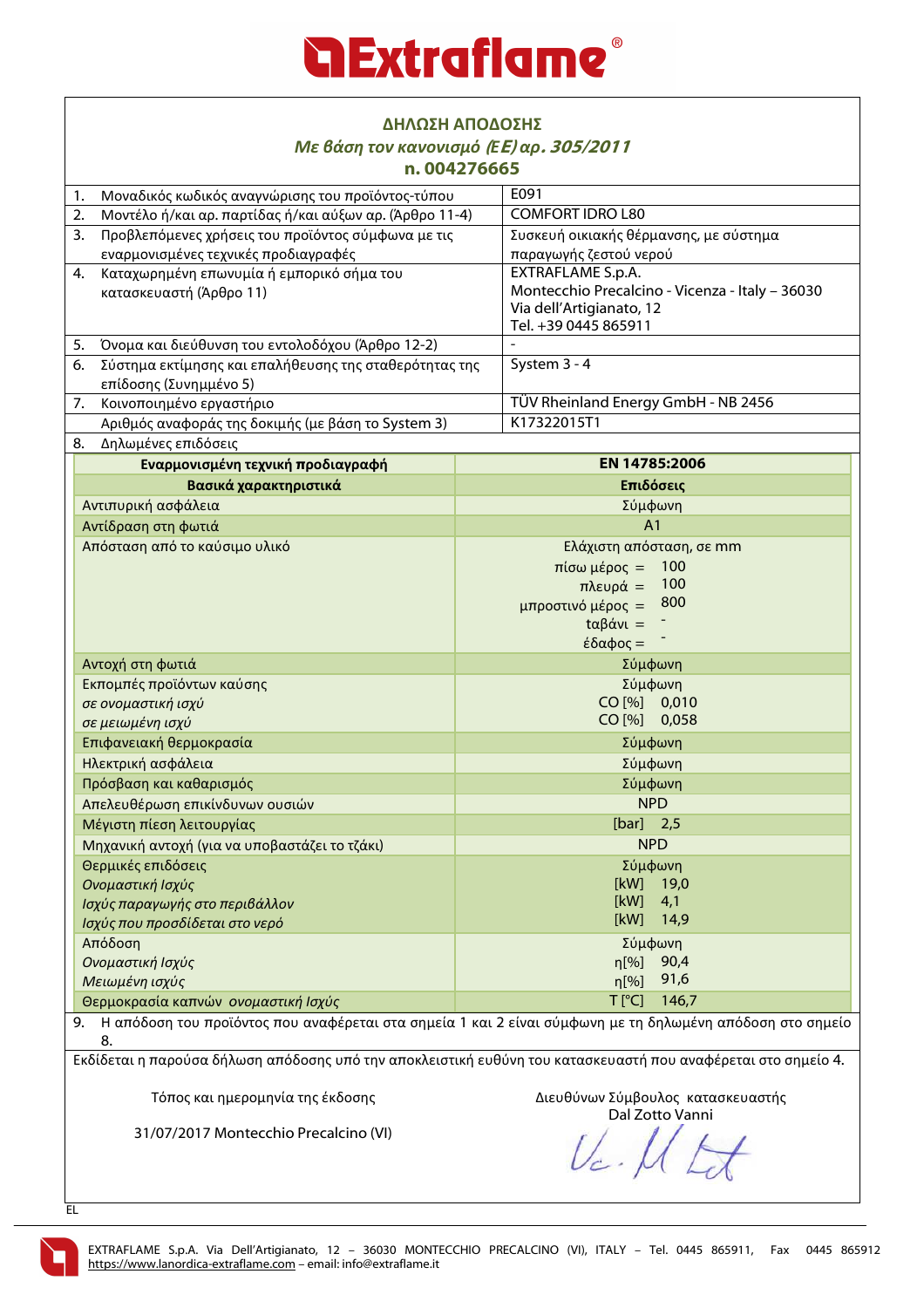### **Extraflame**

#### **PRESTATIEVERKLARING Volgens Verordening (EU) nr. 305/2011 n. 004276665**

| 1.                                   | Unieke identificatiecode van het producttype           |  | E091                                             |  |
|--------------------------------------|--------------------------------------------------------|--|--------------------------------------------------|--|
| 2.                                   | Model en/of lotnr. en/of serienummer (Art.11-4)        |  | <b>COMFORT IDRO L80</b>                          |  |
| 3.                                   | Het beoogde gebruik van het product in                 |  | Apparaat voor huishoudelijke verwarming, met     |  |
|                                      | overeenstemming met de toepasselijke                   |  | warmwaterproductie                               |  |
|                                      | geharmoniseerde technische specificatie                |  |                                                  |  |
| $\overline{4}$ .                     | Naam of handelsmerk van de fabrikant (Art 11-5)        |  | EXTRAFLAME S.p.A.                                |  |
|                                      |                                                        |  | Montecchio Precalcino - Vicenza - Italy - 36030  |  |
|                                      |                                                        |  | Via dell'Artigianato, 12<br>Tel. +39 0445 865911 |  |
| 5.                                   | Naam en adres van de gemachtigde (Art. 12-2)           |  |                                                  |  |
| 6.                                   | Systeem voor de beoordeling en verificatie van de      |  | System 3 - 4                                     |  |
|                                      | prestatiebestendigheid (Bijlage 5)                     |  |                                                  |  |
| 7.                                   | Erkend laboratorium                                    |  | TÜV Rheinland Energy GmbH - NB 2456              |  |
|                                      | Nummer van het keuringsrapport (op grond van System 3) |  | K17322015T1                                      |  |
| 8.                                   | Aangegeven prestaties                                  |  |                                                  |  |
|                                      | Geharmoniseerde technische specificatie                |  | EN 14785:2006                                    |  |
|                                      | Essentiële kenmerken                                   |  | <b>Prestatie</b>                                 |  |
|                                      | Brandveiligheid                                        |  | Conform                                          |  |
|                                      | <b>Brandprestatie</b>                                  |  | A <sub>1</sub>                                   |  |
|                                      | Afstand van brandbaar materiaal                        |  | Minimumafstand, in mm                            |  |
|                                      |                                                        |  | achterzijde = $100$                              |  |
|                                      |                                                        |  | $zijkant =$<br>100                               |  |
|                                      |                                                        |  | voorzijde = $800$                                |  |
|                                      |                                                        |  | $plafond = -$                                    |  |
|                                      |                                                        |  | onderzijde $=$                                   |  |
|                                      | Weerstand tegen brand                                  |  | Conform                                          |  |
|                                      | Uitstoot verbrandingsproducten                         |  | Conform                                          |  |
|                                      | op nominaal vermogen                                   |  | CO [%] 0,010                                     |  |
|                                      | op beperkt vermogen                                    |  | CO [%] 0,058                                     |  |
| Oppervlaktetemperatuur               |                                                        |  | Conform                                          |  |
| Elektrische veiligheid               |                                                        |  | Conform                                          |  |
| Toegankelijkheid en reiniging        |                                                        |  | Conform                                          |  |
|                                      | Emissie van gevaarlijke stoffen                        |  | <b>NPD</b>                                       |  |
|                                      | Maximum bedrijfsdruk                                   |  | $[bar]$ 2,5                                      |  |
|                                      | Mechanische sterkte (om de haard te ondersteunen)      |  | <b>NPD</b>                                       |  |
| Thermische prestaties                |                                                        |  | Conform                                          |  |
|                                      | Nominaal vermogen                                      |  | [kW] 19,0                                        |  |
|                                      | Vermogen afgegeven aan het milieu                      |  | [kW]<br>4,1                                      |  |
|                                      | Vermogen afgegeven aan het water                       |  | [kW]<br>14,9                                     |  |
|                                      | Rendement                                              |  | Conform                                          |  |
|                                      | Nominaal vermogen<br>Beperkt vermogen                  |  | 90,4<br>n[%]<br>91,6                             |  |
|                                      |                                                        |  | $\eta$ [%]                                       |  |
| Rookgastemperatuur nominaal vermogen |                                                        |  | $T[^{\circ}C]$<br>146,7                          |  |

9. De prestaties van het in de punten 1 en 2 bedoelde product zijn conform met de in het punt 8 aangegeven prestaties.

Deze prestatieverklaring wordt verstrekt onder de exclusieve verantwoordelijkheid van de in punt 4 vermelde fabrikant.

Plaats en datum van afgifte

Beheerder delegeren fabrikant Dal Zotto Vanni

31/07/2017 Montecchio Precalcino (VI)

 $U_c$ .

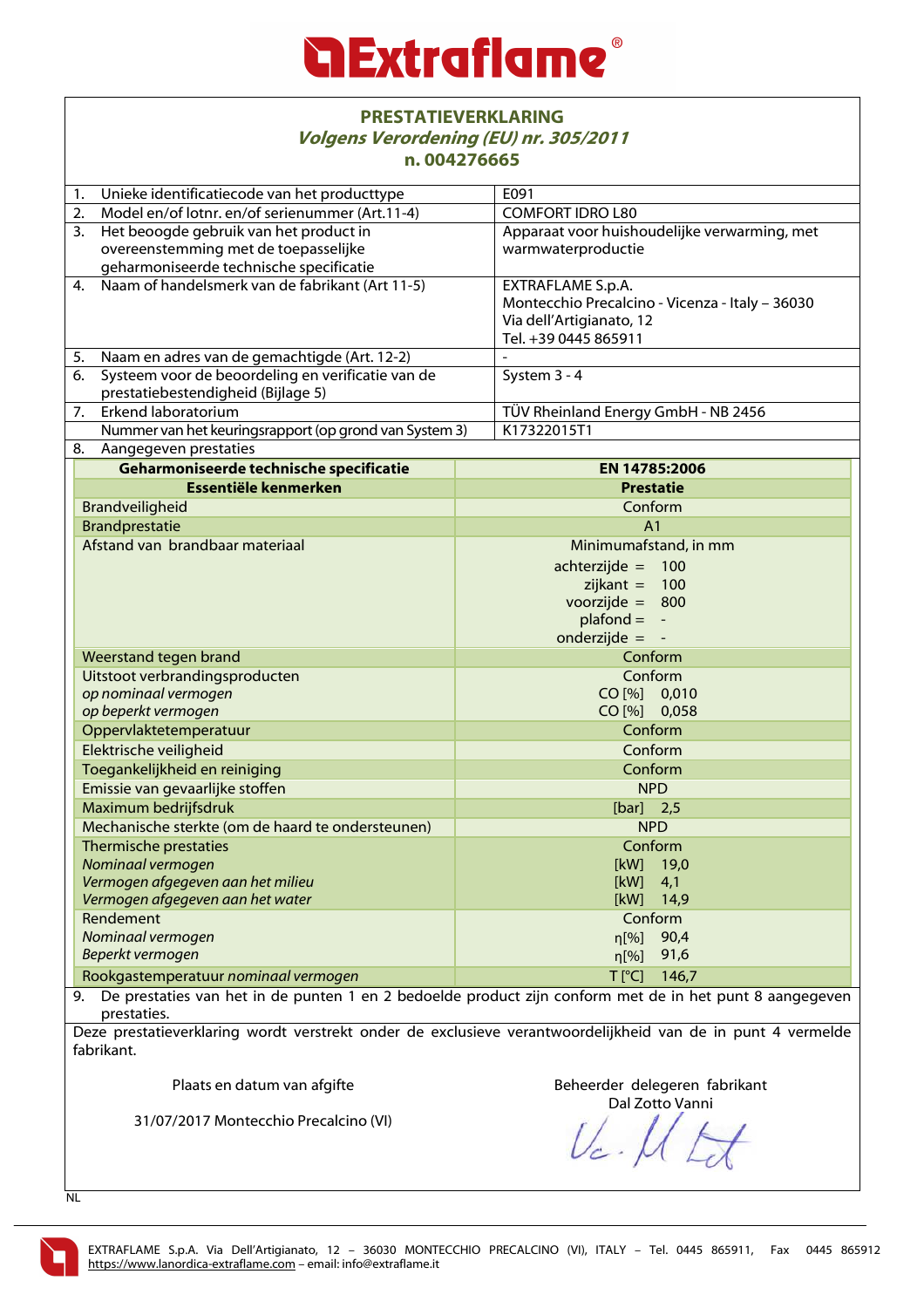## **Extraflame**

#### **DEKLARACJA WŁAŚCIWOŚCI UŻYTKOWYCH Na podstawie rozporządzenia (UE) nr 305/2011 n. 004276665**

| 11. UU447 UU0J                                                   |                                                                                                            |  |  |  |
|------------------------------------------------------------------|------------------------------------------------------------------------------------------------------------|--|--|--|
| Unikalny identyfikator typu wyrobu<br>1.                         | E091                                                                                                       |  |  |  |
| Model i/lub nr partia i/lub nr serii (Art.11-4)<br>2.            | <b>COMFORT IDRO L80</b>                                                                                    |  |  |  |
| Zamierzone zastosowania produktu zgodnie z mającą<br>3.          | Urządzenie do ogrzewania mieszkania, produkujące                                                           |  |  |  |
| zastosowanie zharmonizowaną specyfikacją techniczną              | ciepłą wodę                                                                                                |  |  |  |
| Nazwa lub znak towarowy producenta (Art 11-5)<br>4.              | <b>EXTRAFLAME S.p.A.</b>                                                                                   |  |  |  |
|                                                                  | Montecchio Precalcino - Vicenza - Italy - 36030                                                            |  |  |  |
|                                                                  | Via dell'Artigianato, 12                                                                                   |  |  |  |
|                                                                  | Tel. +39 0445 865911                                                                                       |  |  |  |
| Nazwa i adres przedstawiciela (Art 12-2)<br>5.                   |                                                                                                            |  |  |  |
| System oceny i weryfikacji stałości właściwości<br>6.            | System 3 - 4                                                                                               |  |  |  |
| użytkowych (Załącznik 5)                                         |                                                                                                            |  |  |  |
| Notyfikowane laboratorium<br>7.                                  | TÜV Rheinland Energy GmbH - NB 2456                                                                        |  |  |  |
| Numer raportu z badań testowych (na podstawie Systemu 3)         | K17322015T1                                                                                                |  |  |  |
| Deklarowane osiągi<br>8.                                         |                                                                                                            |  |  |  |
| Zharmonizowana specyfikacja techniczna                           | EN 14785:2006                                                                                              |  |  |  |
| Podstawowe właściwości                                           | Osiągi                                                                                                     |  |  |  |
| Zabezpieczenie przeciwpożarowe                                   | Zgodny                                                                                                     |  |  |  |
| Reakcja na ogień                                                 | A <sub>1</sub>                                                                                             |  |  |  |
| Odległość od mat. zł.                                            | Odległość minimalna, w mm                                                                                  |  |  |  |
|                                                                  | $tył = 100$                                                                                                |  |  |  |
|                                                                  | bok = $100$                                                                                                |  |  |  |
|                                                                  | $przód = 800$                                                                                              |  |  |  |
|                                                                  | $s$ ufit = $-$                                                                                             |  |  |  |
|                                                                  | $podlo\ddot{z}e = -$                                                                                       |  |  |  |
| Odporność na ogień                                               | Zgodny                                                                                                     |  |  |  |
| Emisja produktów spalania                                        | Zgodny                                                                                                     |  |  |  |
| przy mocy znamionowej                                            | CO [%] 0,010                                                                                               |  |  |  |
| przy mocy zmniejszonej                                           | CO [%] 0,058                                                                                               |  |  |  |
| Temperatura na powierzchni                                       | Zgodny                                                                                                     |  |  |  |
| Bezpieczeństwo elektryczne                                       | Zgodny                                                                                                     |  |  |  |
| Dostępność i czyszczenie                                         | Zgodny                                                                                                     |  |  |  |
| Wydzielanie niebezpiecznych substancji                           | <b>NPD</b>                                                                                                 |  |  |  |
| Maksymalne ciśnienie pracy                                       | [bar] $2,5$                                                                                                |  |  |  |
| Wytrzymałość mechaniczna (wspieranie komina)                     | <b>NPD</b>                                                                                                 |  |  |  |
| Wydajność cieplna                                                | Zgodny                                                                                                     |  |  |  |
| Moc znamionowa                                                   | [kW] 19,0                                                                                                  |  |  |  |
| Moc przekazywana do otoczenia                                    | [kW]<br>4,1                                                                                                |  |  |  |
| Moc przekazywana do wody                                         | [kW]<br>14,9                                                                                               |  |  |  |
| Wydajność                                                        | Zgodny                                                                                                     |  |  |  |
| Moc znamionowa                                                   | 90,4<br>n[%]                                                                                               |  |  |  |
| Moc zmniejszona                                                  | 91,6<br>$\eta$ [%]                                                                                         |  |  |  |
| Temperatura spalin moc znamionowa<br>T <sup>[°</sup> C]<br>146,7 |                                                                                                            |  |  |  |
| pkt 8.                                                           | 9. Wydajność produktu, o którym mowa w pkt. 1 i 2 jest zgodna z deklarowanymi właściwościami użytkowymi w  |  |  |  |
|                                                                  | Niniejszą deklaracje właściwości użytkowych wystawia się na wyłaczną odpowiedzialność producenta, o którym |  |  |  |

Niniejszą deklarację właściwości użytkowych wystawia się na wyłączną odpowiedzialność producenta, o którym mowa w pkt 4.

Miejsce i data wydania

Administrator delegować producent Dal Zotto Vanni

31/07/2017 Montecchio Precalcino (VI)

PL